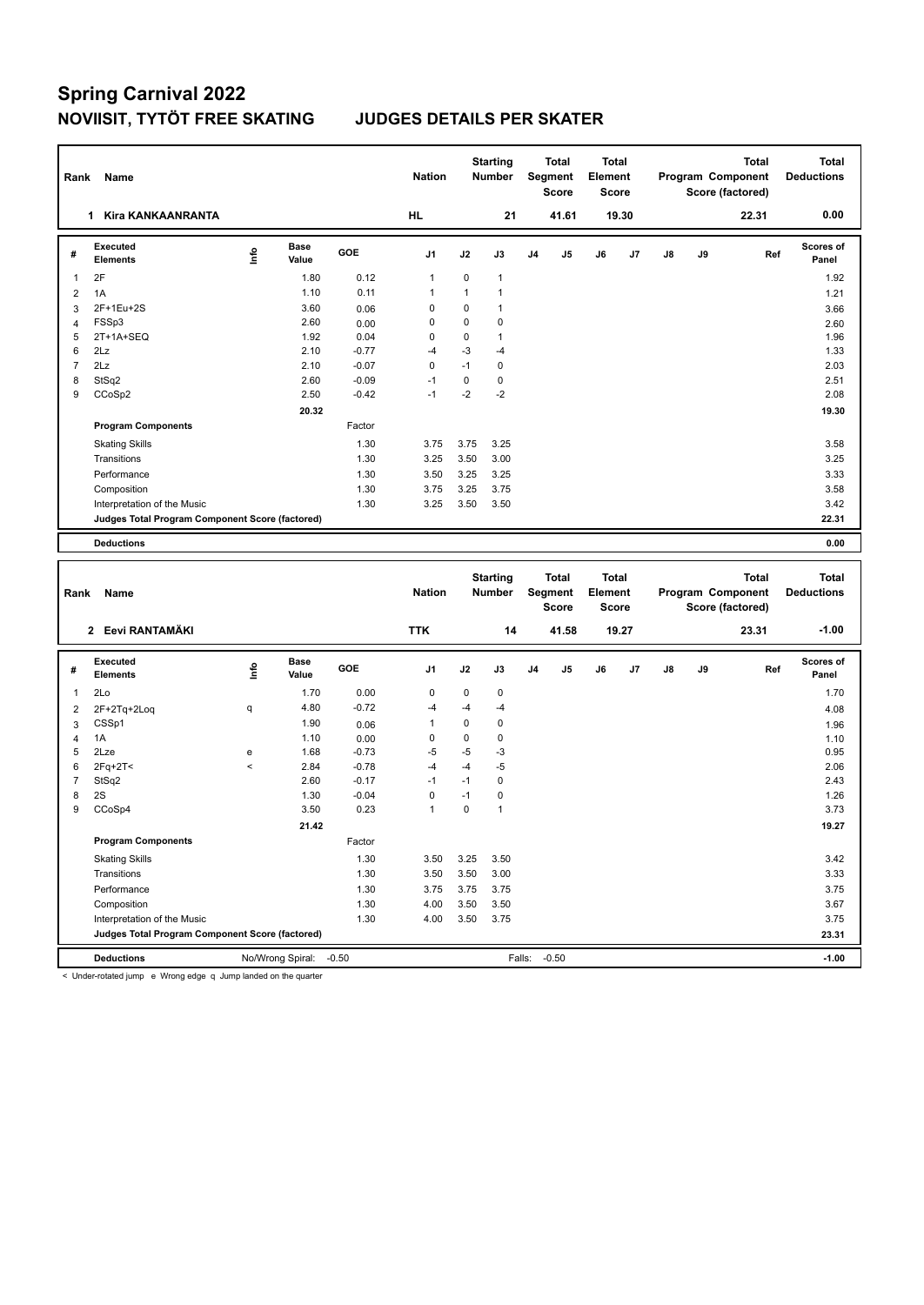| Rank           | Name                                            | <b>Nation</b> |                      | <b>Starting</b><br><b>Number</b> |                | <b>Total</b><br>Segment<br><b>Score</b> | <b>Total</b><br>Element<br><b>Score</b> |                |       |    | <b>Total</b><br>Program Component<br>Score (factored) | Total<br><b>Deductions</b> |    |       |                           |
|----------------|-------------------------------------------------|---------------|----------------------|----------------------------------|----------------|-----------------------------------------|-----------------------------------------|----------------|-------|----|-------------------------------------------------------|----------------------------|----|-------|---------------------------|
|                | <b>EIIa HUURINAINEN</b><br>3                    |               |                      |                                  | <b>ETK</b>     |                                         | 37                                      |                | 39.92 |    | 16.18                                                 |                            |    | 23.74 | 0.00                      |
| #              | Executed<br><b>Elements</b>                     | <u>info</u>   | <b>Base</b><br>Value | GOE                              | J <sub>1</sub> | J2                                      | J3                                      | J <sub>4</sub> | J5    | J6 | J <sub>7</sub>                                        | $\mathsf{J}8$              | J9 | Ref   | <b>Scores of</b><br>Panel |
| $\overline{1}$ | 2F                                              |               | 1.80                 | $-0.06$                          | $\mathbf 0$    | $-1$                                    | 0                                       |                |       |    |                                                       |                            |    |       | 1.74                      |
| 2              | 2Log                                            | q             | 1.70                 | $-0.57$                          | -4             | -4                                      | $-2$                                    |                |       |    |                                                       |                            |    |       | 1.13                      |
| 3              | 2F+2T<+2Lo<<                                    | <<            | 3.34                 | $-0.90$                          | -5             | $-5$                                    | $-5$                                    |                |       |    |                                                       |                            |    |       | 2.44                      |
| $\overline{4}$ | CCoSp3                                          |               | 3.00                 | $-0.20$                          | 0              | 0                                       | $-2$                                    |                |       |    |                                                       |                            |    |       | 2.80                      |
| 5              | $2Lz!q+2T5$                                     | $\prec$       | 3.14                 | $-1.05$                          | -5             | -5                                      | $-5$                                    |                |       |    |                                                       |                            |    |       | 2.09                      |
| 6              | StSq1                                           |               | 1.80                 | $-0.06$                          | 0              | $\Omega$                                | $-1$                                    |                |       |    |                                                       |                            |    |       | 1.74                      |
| $\overline{7}$ | 1A                                              |               | 1.10                 | 0.00                             | $\mathbf 0$    | $\Omega$                                | 0                                       |                |       |    |                                                       |                            |    |       | 1.10                      |
| 8              | 2Lz!                                            |               | 2.10                 | $-0.35$                          | $-2$           | $-1$                                    | $-2$                                    |                |       |    |                                                       |                            |    |       | 1.75                      |
| 9              | SSp2                                            |               | 1.60                 | $-0.21$                          | $-1$           | $-1$                                    | $-2$                                    |                |       |    |                                                       |                            |    |       | 1.39                      |
|                |                                                 |               | 19.58                |                                  |                |                                         |                                         |                |       |    |                                                       |                            |    |       | 16.18                     |
|                | <b>Program Components</b>                       |               |                      | Factor                           |                |                                         |                                         |                |       |    |                                                       |                            |    |       |                           |
|                | <b>Skating Skills</b>                           |               |                      | 1.30                             | 4.00           | 3.75                                    | 3.50                                    |                |       |    |                                                       |                            |    |       | 3.75                      |
|                | Transitions                                     |               |                      | 1.30                             | 4.00           | 3.75                                    | 3.50                                    |                |       |    |                                                       |                            |    |       | 3.75                      |
|                | Performance                                     |               |                      | 1.30                             | 3.50           | 3.50                                    | 3.25                                    |                |       |    |                                                       |                            |    |       | 3.42                      |
|                | Composition                                     |               |                      | 1.30                             | 4.00           | 3.50                                    | 3.75                                    |                |       |    |                                                       |                            |    |       | 3.75                      |
|                | Interpretation of the Music                     |               |                      | 1.30                             | 3.75           | 3.50                                    | 3.50                                    |                |       |    |                                                       |                            |    |       | 3.58                      |
|                | Judges Total Program Component Score (factored) |               |                      |                                  |                |                                         |                                         |                |       |    |                                                       |                            |    |       | 23.74                     |
|                | <b>Deductions</b>                               |               |                      |                                  |                |                                         |                                         |                |       |    |                                                       |                            |    |       | 0.00                      |

< Under-rotated jump << Downgraded jump ! Not clear edge q Jump landed on the quarter

| Rank           | Name                                            |      |                      |         | <b>Nation</b> |              | <b>Starting</b><br><b>Number</b> |                | <b>Total</b><br><b>Segment</b><br><b>Score</b> | <b>Total</b><br>Element<br><b>Score</b> |       |               |    | <b>Total</b><br>Program Component<br>Score (factored) | <b>Total</b><br><b>Deductions</b> |
|----------------|-------------------------------------------------|------|----------------------|---------|---------------|--------------|----------------------------------|----------------|------------------------------------------------|-----------------------------------------|-------|---------------|----|-------------------------------------------------------|-----------------------------------|
|                | 4 Pipsa ASTALA                                  |      |                      |         | <b>TTK</b>    |              | 9                                |                | 39.10                                          |                                         | 18.04 |               |    | 21.56                                                 | $-0.50$                           |
| #              | Executed<br><b>Elements</b>                     | ١nf٥ | <b>Base</b><br>Value | GOE     | J1            | J2           | J3                               | J <sub>4</sub> | J5                                             | J6                                      | J7    | $\mathsf{J}8$ | J9 | Ref                                                   | <b>Scores of</b><br>Panel         |
| 1              | 1A                                              |      | 1.10                 | 0.04    | $\mathbf 0$   | $\mathbf{1}$ | 0                                |                |                                                |                                         |       |               |    |                                                       | 1.14                              |
| 2              | 2Lz+1Eu+2S                                      |      | 3.90                 | $-0.63$ | $-4$          | $-2$         | $-3$                             |                |                                                |                                         |       |               |    |                                                       | 3.27                              |
| 3              | 2S                                              |      | 1.30                 | $-0.04$ | $-1$          | 0            | 0                                |                |                                                |                                         |       |               |    |                                                       | 1.26                              |
| 4              | 2F                                              |      | 1.80                 | 0.00    | $\mathbf 0$   | $\Omega$     | 0                                |                |                                                |                                         |       |               |    |                                                       | 1.80                              |
| 5              | $2Lzq+1T$                                       | q    | 2.50                 | $-0.70$ | $-3$          | $-4$         | $-3$                             |                |                                                |                                         |       |               |    |                                                       | 1.80                              |
| 6              | 2F                                              |      | 1.80                 | $-0.06$ | 0             | $-1$         | 0                                |                |                                                |                                         |       |               |    |                                                       | 1.74                              |
| $\overline{7}$ | StSq1                                           |      | 1.80                 | $-0.18$ | $-1$          | $-1$         | $-1$                             |                |                                                |                                         |       |               |    |                                                       | 1.62                              |
| 8              | CCoSp3                                          |      | 3.00                 | $-0.10$ | $-1$          | 0            | 0                                |                |                                                |                                         |       |               |    |                                                       | 2.90                              |
| 9              | CSSp3                                           |      | 2.60                 | $-0.09$ | $-1$          | $\Omega$     | 0                                |                |                                                |                                         |       |               |    |                                                       | 2.51                              |
|                |                                                 |      | 19.80                |         |               |              |                                  |                |                                                |                                         |       |               |    |                                                       | 18.04                             |
|                | <b>Program Components</b>                       |      |                      | Factor  |               |              |                                  |                |                                                |                                         |       |               |    |                                                       |                                   |
|                | <b>Skating Skills</b>                           |      |                      | 1.30    | 3.25          | 3.75         | 3.50                             |                |                                                |                                         |       |               |    |                                                       | 3.50                              |
|                | Transitions                                     |      |                      | 1.30    | 3.00          | 3.50         | 3.00                             |                |                                                |                                         |       |               |    |                                                       | 3.17                              |
|                | Performance                                     |      |                      | 1.30    | 3.25          | 3.75         | 3.00                             |                |                                                |                                         |       |               |    |                                                       | 3.33                              |
|                | Composition                                     |      |                      | 1.30    | 3.00          | 3.75         | 3.00                             |                |                                                |                                         |       |               |    |                                                       | 3.25                              |
|                | Interpretation of the Music                     |      |                      | 1.30    | 3.00          | 3.75         | 3.25                             |                |                                                |                                         |       |               |    |                                                       | 3.33                              |
|                | Judges Total Program Component Score (factored) |      |                      |         |               |              |                                  |                |                                                |                                         |       |               |    |                                                       | 21.56                             |
|                | <b>Deductions</b>                               |      | No/Wrong Spiral:     | $-0.50$ |               |              |                                  |                |                                                |                                         |       |               |    |                                                       | $-0.50$                           |

q Jump landed on the quarter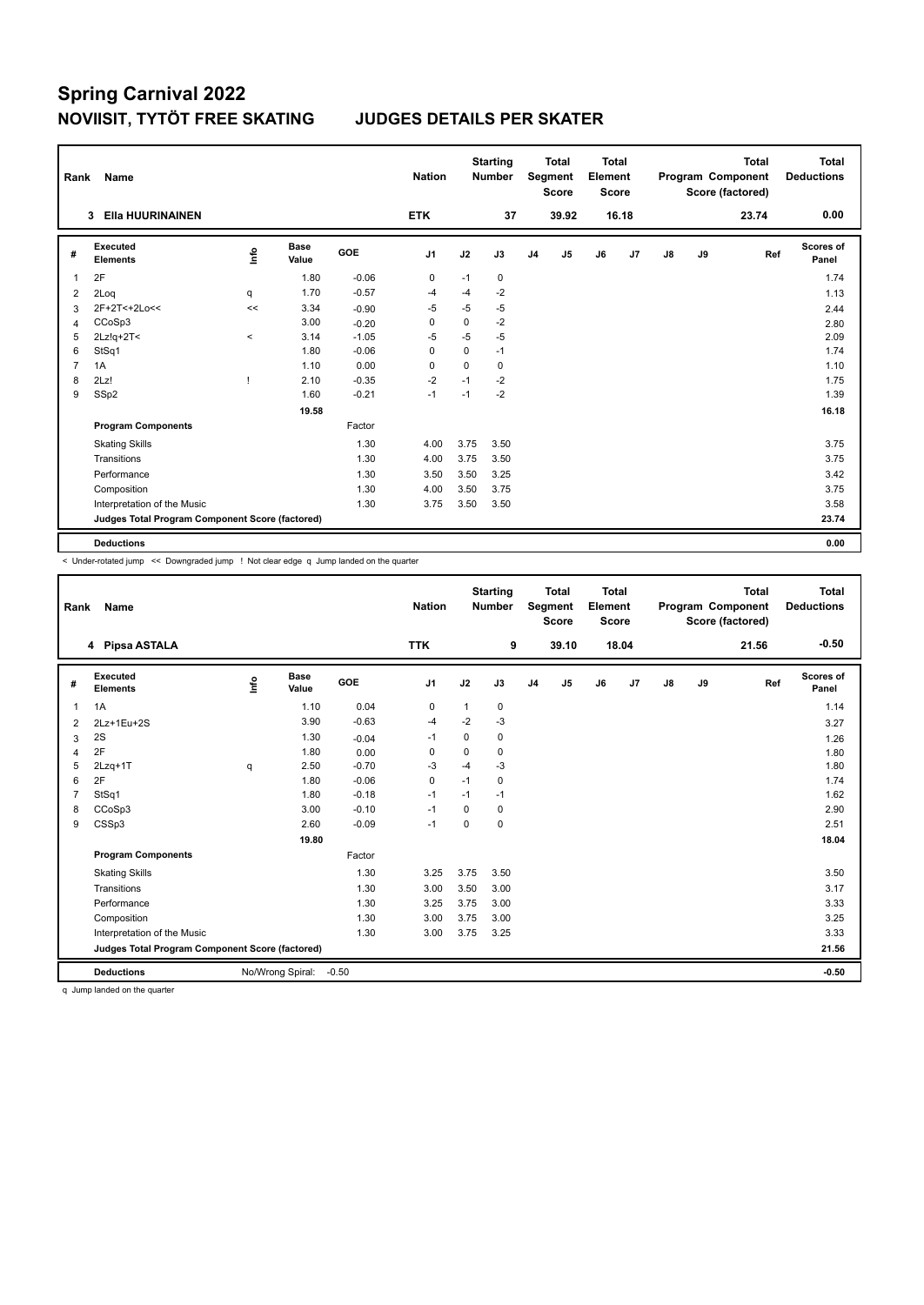| Rank           | <b>Name</b>                                     |             |                      |            | <b>Nation</b>  |          | <b>Starting</b><br><b>Number</b> |                | <b>Total</b><br>Segment<br><b>Score</b> | <b>Total</b><br>Element<br><b>Score</b> |       |               |    | <b>Total</b><br>Program Component<br>Score (factored) | Total<br><b>Deductions</b> |
|----------------|-------------------------------------------------|-------------|----------------------|------------|----------------|----------|----------------------------------|----------------|-----------------------------------------|-----------------------------------------|-------|---------------|----|-------------------------------------------------------|----------------------------|
|                | <b>Maisa MANNINEN</b><br>5                      |             |                      |            | <b>EVT</b>     |          | 5                                |                | 39.06                                   |                                         | 17.09 |               |    | 22.97                                                 | $-1.00$                    |
| #              | Executed<br><b>Elements</b>                     | <u>info</u> | <b>Base</b><br>Value | <b>GOE</b> | J <sub>1</sub> | J2       | J3                               | J <sub>4</sub> | J5                                      | J6                                      | J7    | $\mathsf{J}8$ | J9 | Ref                                                   | <b>Scores of</b><br>Panel  |
| $\overline{1}$ | 2Lo+1Eu+2Sq                                     | q           | 3.50                 | $-0.40$    | $-2$           | $-3$     | $-2$                             |                |                                         |                                         |       |               |    |                                                       | 3.10                       |
| 2              | 2Lz                                             |             | 2.10                 | $-0.07$    | $-1$           | $\Omega$ | 0                                |                |                                         |                                         |       |               |    |                                                       | 2.03                       |
| 3              | 2Fq                                             | q           | 1.80                 | $-0.90$    | -5             | $-5$     | $-5$                             |                |                                         |                                         |       |               |    |                                                       | 0.90                       |
| 4              | FSSp2                                           |             | 2.30                 | $-0.46$    | $-2$           | $-2$     | $-2$                             |                |                                         |                                         |       |               |    |                                                       | 1.84                       |
| 5              | StSq2                                           |             | 2.60                 | $-0.09$    | $\mathbf 0$    | $-1$     | 0                                |                |                                         |                                         |       |               |    |                                                       | 2.51                       |
| 6              | 2T <                                            | $\,<\,$     | 1.04                 | $-0.52$    | -5             | $-5$     | $-5$                             |                |                                         |                                         |       |               |    |                                                       | 0.52                       |
| $\overline{7}$ | $2Fq+2T<$                                       | $\prec$     | 2.84                 | $-0.90$    | $-5$           | $-5$     | $-5$                             |                |                                         |                                         |       |               |    |                                                       | 1.94                       |
| 8              | CCoSp4                                          |             | 3.50                 | $-0.35$    | 0              | $-1$     | $-2$                             |                |                                         |                                         |       |               |    |                                                       | 3.15                       |
| 9              | 1A                                              |             | 1.10                 | 0.00       | $\mathbf 0$    | 0        | 0                                |                |                                         |                                         |       |               |    |                                                       | 1.10                       |
|                |                                                 |             | 20.78                |            |                |          |                                  |                |                                         |                                         |       |               |    |                                                       | 17.09                      |
|                | <b>Program Components</b>                       |             |                      | Factor     |                |          |                                  |                |                                         |                                         |       |               |    |                                                       |                            |
|                | <b>Skating Skills</b>                           |             |                      | 1.30       | 3.75           | 3.50     | 3.75                             |                |                                         |                                         |       |               |    |                                                       | 3.67                       |
|                | Transitions                                     |             |                      | 1.30       | 3.75           | 3.50     | 3.00                             |                |                                         |                                         |       |               |    |                                                       | 3.42                       |
|                | Performance                                     |             |                      | 1.30       | 3.25           | 3.50     | 3.25                             |                |                                         |                                         |       |               |    |                                                       | 3.33                       |
|                | Composition                                     |             |                      | 1.30       | 4.00           | 3.50     | 3.50                             |                |                                         |                                         |       |               |    |                                                       | 3.67                       |
|                | Interpretation of the Music                     |             |                      | 1.30       | 3.50           | 3.50     | 3.75                             |                |                                         |                                         |       |               |    |                                                       | 3.58                       |
|                | Judges Total Program Component Score (factored) |             |                      |            |                |          |                                  |                |                                         |                                         |       |               |    |                                                       | 22.97                      |
|                | <b>Deductions</b>                               |             | Falls: -1.00         |            |                |          |                                  |                |                                         |                                         |       |               |    |                                                       | $-1.00$                    |

< Under-rotated jump q Jump landed on the quarter

| Rank           | Name                                            |      |                      |         | <b>Nation</b>  |      | <b>Starting</b><br><b>Number</b> |                | <b>Total</b><br><b>Segment</b><br><b>Score</b> | <b>Total</b><br>Element<br><b>Score</b> |       |               |    | <b>Total</b><br>Program Component<br>Score (factored) | <b>Total</b><br><b>Deductions</b> |
|----------------|-------------------------------------------------|------|----------------------|---------|----------------|------|----------------------------------|----------------|------------------------------------------------|-----------------------------------------|-------|---------------|----|-------------------------------------------------------|-----------------------------------|
|                | <b>Nelli MANNERMAA</b><br>6                     |      |                      |         | <b>EVT</b>     |      | 3                                |                | 38.93                                          |                                         | 17.28 |               |    | 22.65                                                 | $-1.00$                           |
| #              | Executed<br><b>Elements</b>                     | ١nf٥ | <b>Base</b><br>Value | GOE     | J <sub>1</sub> | J2   | J3                               | J <sub>4</sub> | J5                                             | J6                                      | J7    | $\mathsf{J}8$ | J9 | Ref                                                   | <b>Scores of</b><br>Panel         |
| 1              | 2F+2Lo+2T                                       |      | 4.80                 | $-0.90$ | $-5$           | $-5$ | $-5$                             |                |                                                |                                         |       |               |    |                                                       | 3.90                              |
| 2              | 2Lo                                             |      | 1.70                 | $-0.06$ | 0              | $-1$ | 0                                |                |                                                |                                         |       |               |    |                                                       | 1.64                              |
| 3              | StSq1                                           |      | 1.80                 | 0.00    | 0              | 0    | 0                                |                |                                                |                                         |       |               |    |                                                       | 1.80                              |
| 4              | FCSp1                                           |      | 1.90                 | $-0.32$ | $-2$           | $-1$ | $-2$                             |                |                                                |                                         |       |               |    |                                                       | 1.58                              |
| 5              | 2Lz!                                            |      | 2.10                 | $-0.42$ | $-2$           | $-2$ | $-2$                             |                |                                                |                                         |       |               |    |                                                       | 1.68                              |
| 6              | $2F+2Tq$                                        | q    | 3.10                 | $-0.90$ | $-5$           | $-5$ | $-5$                             |                |                                                |                                         |       |               |    |                                                       | 2.20                              |
| $\overline{7}$ | 2Lze                                            | e    | 1.68                 | $-0.50$ | $-3$           | $-3$ | $-3$                             |                |                                                |                                         |       |               |    |                                                       | 1.18                              |
| 8              | 1A                                              |      | 1.10                 | 0.00    | 0              | 0    | 0                                |                |                                                |                                         |       |               |    |                                                       | 1.10                              |
| 9              | CCoSp3                                          |      | 3.00                 | $-0.80$ | $-2$           | -4   | $-2$                             |                |                                                |                                         |       |               |    |                                                       | 2.20                              |
|                |                                                 |      | 21.18                |         |                |      |                                  |                |                                                |                                         |       |               |    |                                                       | 17.28                             |
|                | <b>Program Components</b>                       |      |                      | Factor  |                |      |                                  |                |                                                |                                         |       |               |    |                                                       |                                   |
|                | <b>Skating Skills</b>                           |      |                      | 1.30    | 3.75           | 3.50 | 3.75                             |                |                                                |                                         |       |               |    |                                                       | 3.67                              |
|                | Transitions                                     |      |                      | 1.30    | 3.50           | 3.25 | 3.50                             |                |                                                |                                         |       |               |    |                                                       | 3.42                              |
|                | Performance                                     |      |                      | 1.30    | 3.25           | 3.25 | 3.50                             |                |                                                |                                         |       |               |    |                                                       | 3.33                              |
|                | Composition                                     |      |                      | 1.30    | 3.75           | 3.50 | 3.25                             |                |                                                |                                         |       |               |    |                                                       | 3.50                              |
|                | Interpretation of the Music                     |      |                      | 1.30    | 3.50           | 3.50 | 3.50                             |                |                                                |                                         |       |               |    |                                                       | 3.50                              |
|                | Judges Total Program Component Score (factored) |      |                      |         |                |      |                                  |                |                                                |                                         |       |               |    |                                                       | 22.65                             |
|                | <b>Deductions</b>                               |      | Falls:               | $-1.00$ |                |      |                                  |                |                                                |                                         |       |               |    |                                                       | $-1.00$                           |

e Wrong edge ! Not clear edge q Jump landed on the quarter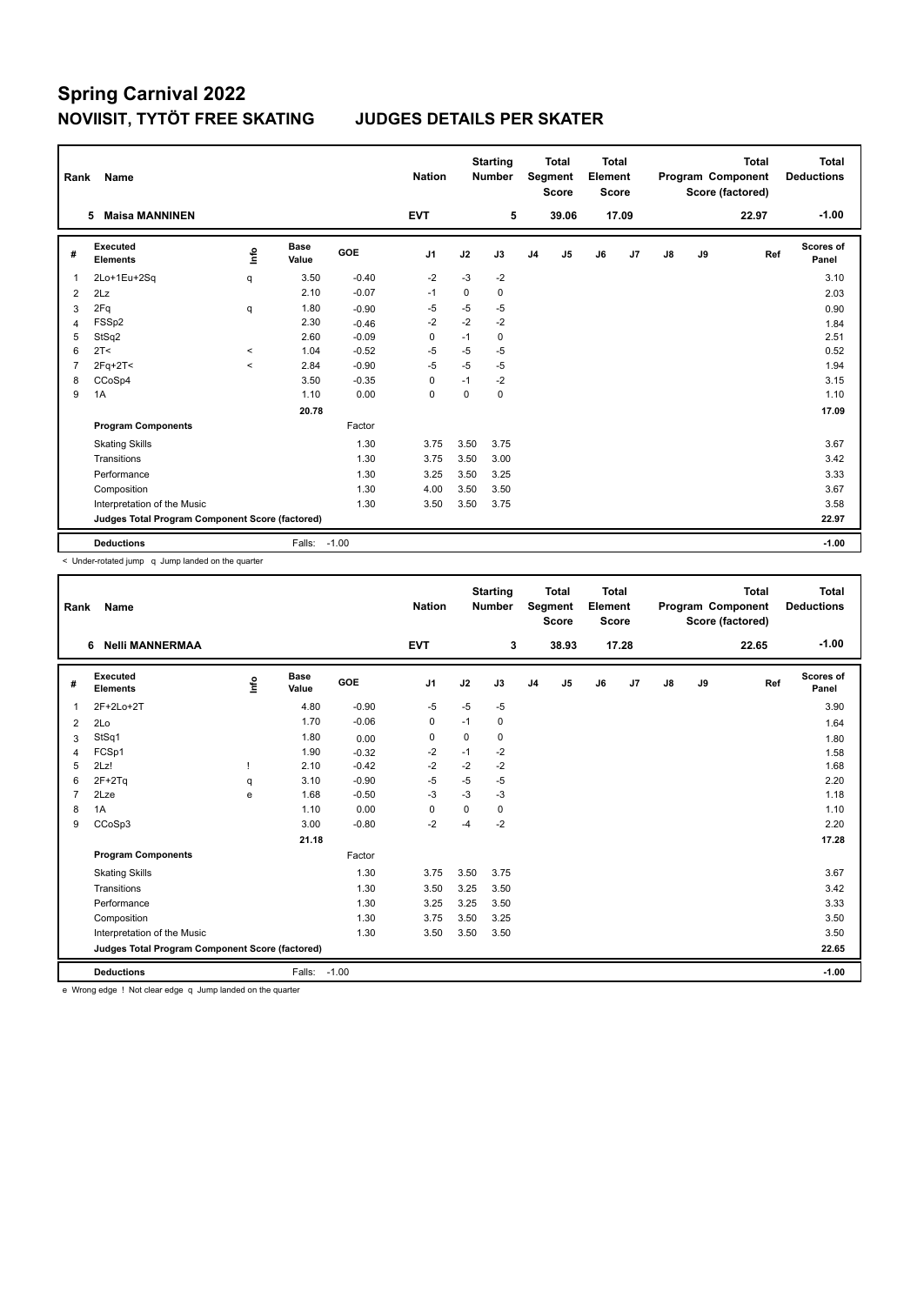| Rank           | Name                                            |      |                      |         | <b>Nation</b>  |          | <b>Starting</b><br><b>Number</b> | <b>Total</b><br>Segment<br><b>Score</b>        |       | <b>Total</b><br>Element<br><b>Score</b> |    |    |    | <b>Total</b><br>Program Component<br>Score (factored) | <b>Total</b><br><b>Deductions</b> |
|----------------|-------------------------------------------------|------|----------------------|---------|----------------|----------|----------------------------------|------------------------------------------------|-------|-----------------------------------------|----|----|----|-------------------------------------------------------|-----------------------------------|
|                | 7 Annika VUORELA                                |      |                      |         | <b>HL</b>      |          | 29                               |                                                | 38.88 | 17.33                                   |    |    |    | 22.55                                                 | $-1.00$                           |
| #              | Executed<br><b>Elements</b>                     | ١rfo | <b>Base</b><br>Value | GOE     | J <sub>1</sub> | J2       | J3                               | J4                                             | J5    | J6                                      | J7 | J8 | J9 | Ref                                                   | Scores of<br>Panel                |
| 1              | 2Lo+1Eu+2S                                      |      | 3.50                 | $-0.17$ | $-1$           | $-1$     | $-1$                             |                                                |       |                                         |    |    |    |                                                       | 3.33                              |
| $\overline{2}$ | 2Lz                                             |      | 2.10                 | $-1.05$ | $-5$           | $-5$     | $-5$                             |                                                |       |                                         |    |    |    |                                                       | 1.05                              |
| 3              | 2S                                              |      | 1.30                 | $-0.65$ | $-5$           | $-5$     | $-5$                             |                                                |       |                                         |    |    |    |                                                       | 0.65                              |
| 4              | CSSp4                                           |      | 3.00                 | 0.10    | 1              | $\Omega$ | $\mathbf 0$                      |                                                |       |                                         |    |    |    |                                                       | 3.10                              |
| 5              | 2F                                              |      | 1.80                 | $-0.36$ | $-2$           | $-2$     | $-2$                             |                                                |       |                                         |    |    |    |                                                       | 1.44                              |
| 6              | 2F                                              |      | 1.80                 | $-0.18$ | $-1$           | $-2$     | $\mathbf 0$                      |                                                |       |                                         |    |    |    |                                                       | 1.62                              |
| $\overline{7}$ | StSq1                                           |      | 1.80                 | $-0.06$ | $-1$           | 0        | $\mathbf 0$                      |                                                |       |                                         |    |    |    |                                                       | 1.74                              |
| 8              | 1A                                              |      | 1.10                 | 0.00    | 0              | 0        | $\mathbf 0$                      |                                                |       |                                         |    |    |    |                                                       | 1.10                              |
| 9              | CCoSp3                                          |      | 3.00                 | 0.30    | $\overline{2}$ | 0        | $\mathbf{1}$                     |                                                |       |                                         |    |    |    |                                                       | 3.30                              |
|                |                                                 |      | 19.40                |         |                |          |                                  |                                                |       |                                         |    |    |    |                                                       | 17.33                             |
|                | <b>Program Components</b>                       |      |                      | Factor  |                |          |                                  |                                                |       |                                         |    |    |    |                                                       |                                   |
|                | <b>Skating Skills</b>                           |      |                      | 1.30    | 3.50           | 3.75     | 3.25                             |                                                |       |                                         |    |    |    |                                                       | 3.50                              |
|                | Transitions                                     |      |                      | 1.30    | 3.50           | 3.50     | 3.25                             |                                                |       |                                         |    |    |    |                                                       | 3.42                              |
|                | Performance                                     |      |                      | 1.30    | 3.75           | 3.50     | 3.25                             |                                                |       |                                         |    |    |    |                                                       | 3.50                              |
|                | Composition                                     |      |                      | 1.30    | 4.00           | 3.50     | 3.00                             |                                                |       |                                         |    |    |    |                                                       | 3.50                              |
|                | Interpretation of the Music                     |      |                      | 1.30    | 3.75           | 3.50     | 3.00                             |                                                |       |                                         |    |    |    |                                                       | 3.42                              |
|                | Judges Total Program Component Score (factored) |      |                      |         |                |          |                                  |                                                |       |                                         |    |    |    |                                                       | 22.55                             |
|                | <b>Deductions</b>                               |      | Falls:               | $-1.00$ |                |          |                                  |                                                |       |                                         |    |    |    |                                                       | $-1.00$                           |
|                |                                                 |      |                      |         |                |          |                                  |                                                |       |                                         |    |    |    |                                                       |                                   |
| Rank           | Name                                            |      |                      |         | <b>Nation</b>  |          | <b>Starting</b><br><b>Number</b> | <b>Total</b><br><b>Segment</b><br><b>Score</b> |       | <b>Total</b><br>Element<br><b>Score</b> |    |    |    | <b>Total</b><br>Program Component<br>Score (factored) | <b>Total</b><br><b>Deductions</b> |

|                | Maija LARHA<br>8                                |         |                      |            | <b>MTK</b>     |             | 8           |                | 38.64          |    | 16.90 |               |         | 22.74 | $-1.00$                   |
|----------------|-------------------------------------------------|---------|----------------------|------------|----------------|-------------|-------------|----------------|----------------|----|-------|---------------|---------|-------|---------------------------|
| #              | Executed<br><b>Elements</b>                     | ١nf٥    | <b>Base</b><br>Value | <b>GOE</b> | J <sub>1</sub> | J2          | J3          | J <sub>4</sub> | J <sub>5</sub> | J6 | J7    | $\mathsf{J}8$ | J9      | Ref   | <b>Scores of</b><br>Panel |
| $\overline{1}$ | 1A+1Eu+2S                                       |         | 2.90                 | $-0.17$    | $-1$           | $-1$        | $-2$        |                |                |    |       |               |         |       | 2.73                      |
| $\overline{2}$ | 2F                                              |         | 1.80                 | $-0.90$    | $-5$           | $-5$        | $-5$        |                |                |    |       |               |         |       | 0.90                      |
| 3              | 2Lo                                             |         | 1.70                 | $-0.11$    | $\mathbf 0$    | $-1$        | $-1$        |                |                |    |       |               |         |       | 1.59                      |
| 4              | CCSp3                                           |         | 2.80                 | $-0.28$    | $-1$           | $-1$        | $-1$        |                |                |    |       |               |         |       | 2.52                      |
| 5              | 2Lo                                             |         | 1.70                 | $-0.11$    | $\Omega$       | $-1$        | $-1$        |                |                |    |       |               |         |       | 1.59                      |
| 6              | StSq1                                           |         | 1.80                 | 0.00       | 0              | $\mathbf 0$ | $\mathbf 0$ |                |                |    |       |               |         |       | 1.80                      |
| $\overline{7}$ | $2T+2Tq$                                        | q       | 2.60                 | $-0.43$    | $-3$           | $-3$        | -4          |                |                |    |       |               |         |       | 2.17                      |
| 8              | 2F                                              |         | 1.80                 | $-0.90$    | $-5$           | -5          | $-5$        |                |                |    |       |               |         |       | 0.90                      |
| 9              | CCoSp3                                          |         | 3.00                 | $-0.30$    | 0              | $-2$        | $-1$        |                |                |    |       |               |         |       | 2.70                      |
|                |                                                 |         | 20.10                |            |                |             |             |                |                |    |       |               |         |       | 16.90                     |
|                | <b>Program Components</b>                       |         |                      | Factor     |                |             |             |                |                |    |       |               |         |       |                           |
|                | <b>Skating Skills</b>                           |         |                      | 1.30       | 3.75           | 3.50        | 3.50        |                |                |    |       |               |         |       | 3.58                      |
|                | Transitions                                     |         |                      | 1.30       | 3.50           | 3.25        | 3.25        |                |                |    |       |               |         |       | 3.33                      |
|                | Performance                                     |         |                      | 1.30       | 3.50           | 3.25        | 3.25        |                |                |    |       |               |         |       | 3.33                      |
|                | Composition                                     |         |                      | 1.30       | 4.00           | 3.50        | 3.75        |                |                |    |       |               |         |       | 3.75                      |
|                | Interpretation of the Music                     |         |                      | 1.30       | 3.75           | 3.25        | 3.50        |                |                |    |       |               |         |       | 3.50                      |
|                | Judges Total Program Component Score (factored) |         |                      |            |                |             |             |                |                |    |       |               | 22.74   |       |                           |
|                | <b>Deductions</b>                               | $-0.50$ |                      |            |                | Falls:      | $-0.50$     |                |                |    |       |               | $-1.00$ |       |                           |

q Jump landed on the quarter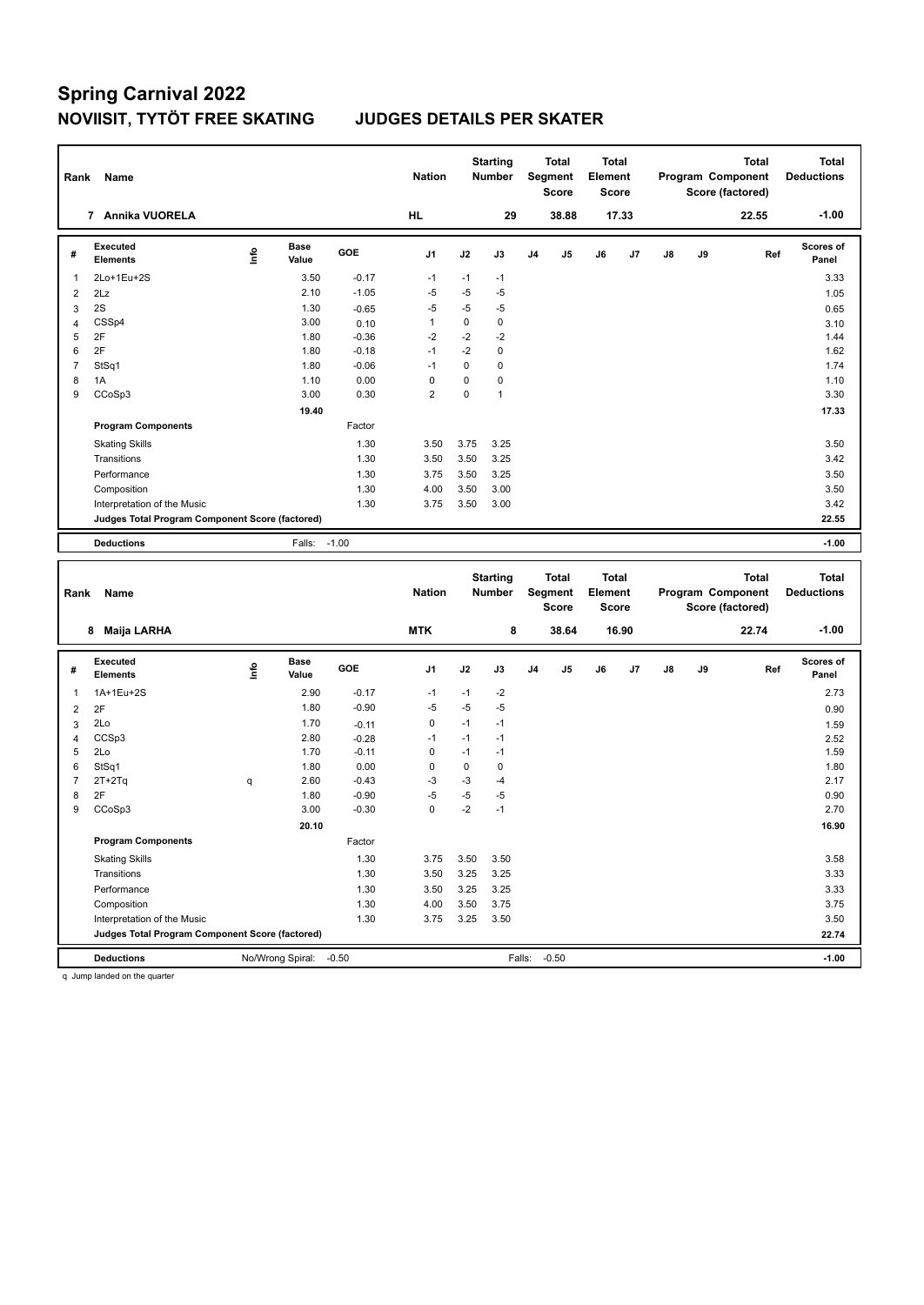| Rank           | <b>Name</b>                                     |    |                      |         | <b>Nation</b>  |             | <b>Starting</b><br><b>Number</b> |                | <b>Total</b><br>Segment<br><b>Score</b> | <b>Total</b><br>Element<br><b>Score</b> |       |               |    | <b>Total</b><br>Program Component<br>Score (factored) | Total<br><b>Deductions</b> |
|----------------|-------------------------------------------------|----|----------------------|---------|----------------|-------------|----------------------------------|----------------|-----------------------------------------|-----------------------------------------|-------|---------------|----|-------------------------------------------------------|----------------------------|
|                | Sara-Sofia LAHTI<br>9                           |    |                      |         | <b>EVT</b>     |             | 20                               |                | 38.46                                   |                                         | 17.87 |               |    | 20.59                                                 | 0.00                       |
| #              | Executed<br><b>Elements</b>                     | ۴٥ | <b>Base</b><br>Value | GOE     | J <sub>1</sub> | J2          | J3                               | J <sub>4</sub> | J5                                      | J6                                      | J7    | $\mathsf{J}8$ | J9 | Ref                                                   | <b>Scores of</b><br>Panel  |
| $\overline{1}$ | 2Lo                                             |    | 1.70                 | $-0.06$ | 0              | $-1$        | 0                                |                |                                         |                                         |       |               |    |                                                       | 1.64                       |
| 2              | 1A                                              |    | 1.10                 | 0.00    | 0              | 0           | 0                                |                |                                         |                                         |       |               |    |                                                       | 1.10                       |
| 3              | StSqB                                           |    | 1.50                 | $-0.35$ | $-2$           | $-2$        | $-3$                             |                |                                         |                                         |       |               |    |                                                       | 1.15                       |
| $\overline{4}$ | 2S+1Eu+2S                                       |    | 3.10                 | $-0.04$ | 0              | $\mathbf 0$ | $-1$                             |                |                                         |                                         |       |               |    |                                                       | 3.06                       |
| 5              | CS <sub>p2</sub>                                |    | 1.80                 | $-0.06$ | 0              | $-1$        | 0                                |                |                                         |                                         |       |               |    |                                                       | 1.74                       |
| 6              | 2Lz!                                            |    | 2.10                 | $-0.35$ | $-2$           | $-1$        | $-2$                             |                |                                         |                                         |       |               |    |                                                       | 1.75                       |
| $\overline{7}$ | 2F                                              |    | 1.80                 | $-0.06$ | 0              | $-1$        | 0                                |                |                                         |                                         |       |               |    |                                                       | 1.74                       |
| 8              | 2Lo+1A+SEQ                                      |    | 2.24                 | $-0.17$ | 0              | $-1$        | $-2$                             |                |                                         |                                         |       |               |    |                                                       | 2.07                       |
| 9              | CCoSp4                                          |    | 3.50                 | 0.12    | $\mathbf{1}$   | $\Omega$    | 0                                |                |                                         |                                         |       |               |    |                                                       | 3.62                       |
|                |                                                 |    | 18.84                |         |                |             |                                  |                |                                         |                                         |       |               |    |                                                       | 17.87                      |
|                | <b>Program Components</b>                       |    |                      | Factor  |                |             |                                  |                |                                         |                                         |       |               |    |                                                       |                            |
|                | <b>Skating Skills</b>                           |    |                      | 1.30    | 3.25           | 3.50        | 2.75                             |                |                                         |                                         |       |               |    |                                                       | 3.17                       |
|                | Transitions                                     |    |                      | 1.30    | 3.00           | 3.25        | 3.00                             |                |                                         |                                         |       |               |    |                                                       | 3.08                       |
|                | Performance                                     |    |                      | 1.30    | 3.50           | 3.50        | 2.75                             |                |                                         |                                         |       |               |    |                                                       | 3.25                       |
|                | Composition                                     |    |                      | 1.30    | 3.75           | 3.25        | 2.50                             |                |                                         |                                         |       |               |    |                                                       | 3.17                       |
|                | Interpretation of the Music                     |    |                      | 1.30    | 3.75           | 3.25        | 2.50                             |                |                                         |                                         |       |               |    |                                                       | 3.17                       |
|                | Judges Total Program Component Score (factored) |    |                      |         |                |             |                                  |                |                                         |                                         |       |               |    |                                                       | 20.59                      |
|                | <b>Deductions</b>                               |    |                      |         |                |             |                                  |                |                                         |                                         |       |               |    |                                                       | 0.00                       |

! Not clear edge

| Rank           | Name                                                           |         |                      |         | <b>Nation</b> |             | <b>Starting</b><br><b>Number</b> |                | <b>Total</b><br>Segment<br><b>Score</b> | <b>Total</b><br>Element<br><b>Score</b> |       |    |    | <b>Total</b><br>Program Component<br>Score (factored) | Total<br><b>Deductions</b> |
|----------------|----------------------------------------------------------------|---------|----------------------|---------|---------------|-------------|----------------------------------|----------------|-----------------------------------------|-----------------------------------------|-------|----|----|-------------------------------------------------------|----------------------------|
| 10             | Johanna PHAN                                                   |         |                      |         | <b>SCT</b>    |             | 33                               |                | 38.46                                   |                                         | 18.53 |    |    | 19.93                                                 | 0.00                       |
| #              | <b>Executed</b><br><b>Elements</b>                             | ١nf٥    | <b>Base</b><br>Value | GOE     | J1            | J2          | J3                               | J <sub>4</sub> | J5                                      | J6                                      | J7    | J8 | J9 | Ref                                                   | <b>Scores of</b><br>Panel  |
| 1              | 2Lo                                                            |         | 1.70                 | 0.00    | 0             | 0           | 0                                |                |                                         |                                         |       |    |    |                                                       | 1.70                       |
| 2              | $1A+2Tq$                                                       | q       | 2.40                 | $-0.30$ | $-2$          | $-3$        | $-2$                             |                |                                         |                                         |       |    |    |                                                       | 2.10                       |
| 3              | SSp4                                                           |         | 2.50                 | $-0.08$ | 0             | $-1$        | 0                                |                |                                         |                                         |       |    |    |                                                       | 2.42                       |
| $\overline{4}$ | StSq2                                                          |         | 2.60                 | $-0.35$ | $-2$          | $-1$        | $-1$                             |                |                                         |                                         |       |    |    |                                                       | 2.25                       |
| 5              | 2Lo                                                            |         | 1.70                 | 0.00    | $\mathbf 0$   | $\mathbf 0$ | $\mathbf 0$                      |                |                                         |                                         |       |    |    |                                                       | 1.70                       |
| 6              | CCoSp4                                                         |         | 3.50                 | $-0.12$ | 0             | $-1$        | 0                                |                |                                         |                                         |       |    |    |                                                       | 3.38                       |
| $\overline{7}$ | 2F<                                                            | $\prec$ | 1.44                 | $-0.72$ | $-5$          | $-5$        | $-5$                             |                |                                         |                                         |       |    |    |                                                       | 0.72                       |
| 8              | 2S+1Eu+2S                                                      |         | 3.10                 | $-0.04$ | $\mathbf 0$   | $-1$        | 0                                |                |                                         |                                         |       |    |    |                                                       | 3.06                       |
| 9              | 2F                                                             |         | 1.80                 | $-0.60$ | $-4$          | $-3$        | $-3$                             |                |                                         |                                         |       |    |    |                                                       | 1.20                       |
|                |                                                                |         | 20.74                |         |               |             |                                  |                |                                         |                                         |       |    |    |                                                       | 18.53                      |
|                | <b>Program Components</b>                                      |         |                      | Factor  |               |             |                                  |                |                                         |                                         |       |    |    |                                                       |                            |
|                | <b>Skating Skills</b>                                          |         |                      | 1.30    | 3.25          | 3.25        | 3.25                             |                |                                         |                                         |       |    |    |                                                       | 3.25                       |
|                | Transitions                                                    |         |                      | 1.30    | 2.75          | 3.25        | 3.00                             |                |                                         |                                         |       |    |    |                                                       | 3.00                       |
|                | Performance                                                    |         |                      | 1.30    | 2.75          | 3.25        | 3.25                             |                |                                         |                                         |       |    |    |                                                       | 3.08                       |
|                | Composition                                                    |         |                      | 1.30    | 2.75          | 3.25        | 3.00                             |                |                                         |                                         |       |    |    |                                                       | 3.00                       |
|                | Interpretation of the Music                                    |         |                      | 1.30    | 2.75          | 3.25        | 3.00                             |                |                                         |                                         |       |    |    |                                                       | 3.00                       |
|                | Judges Total Program Component Score (factored)                |         |                      |         |               |             |                                  |                |                                         |                                         |       |    |    |                                                       | 19.93                      |
|                | <b>Deductions</b>                                              |         |                      |         |               |             |                                  |                |                                         |                                         |       |    |    |                                                       | 0.00                       |
|                | $\geq$ Under retated jump. $\alpha$ Jump landed on the quarter |         |                      |         |               |             |                                  |                |                                         |                                         |       |    |    |                                                       |                            |

< Under-rotated jump q Jump landed on the quarter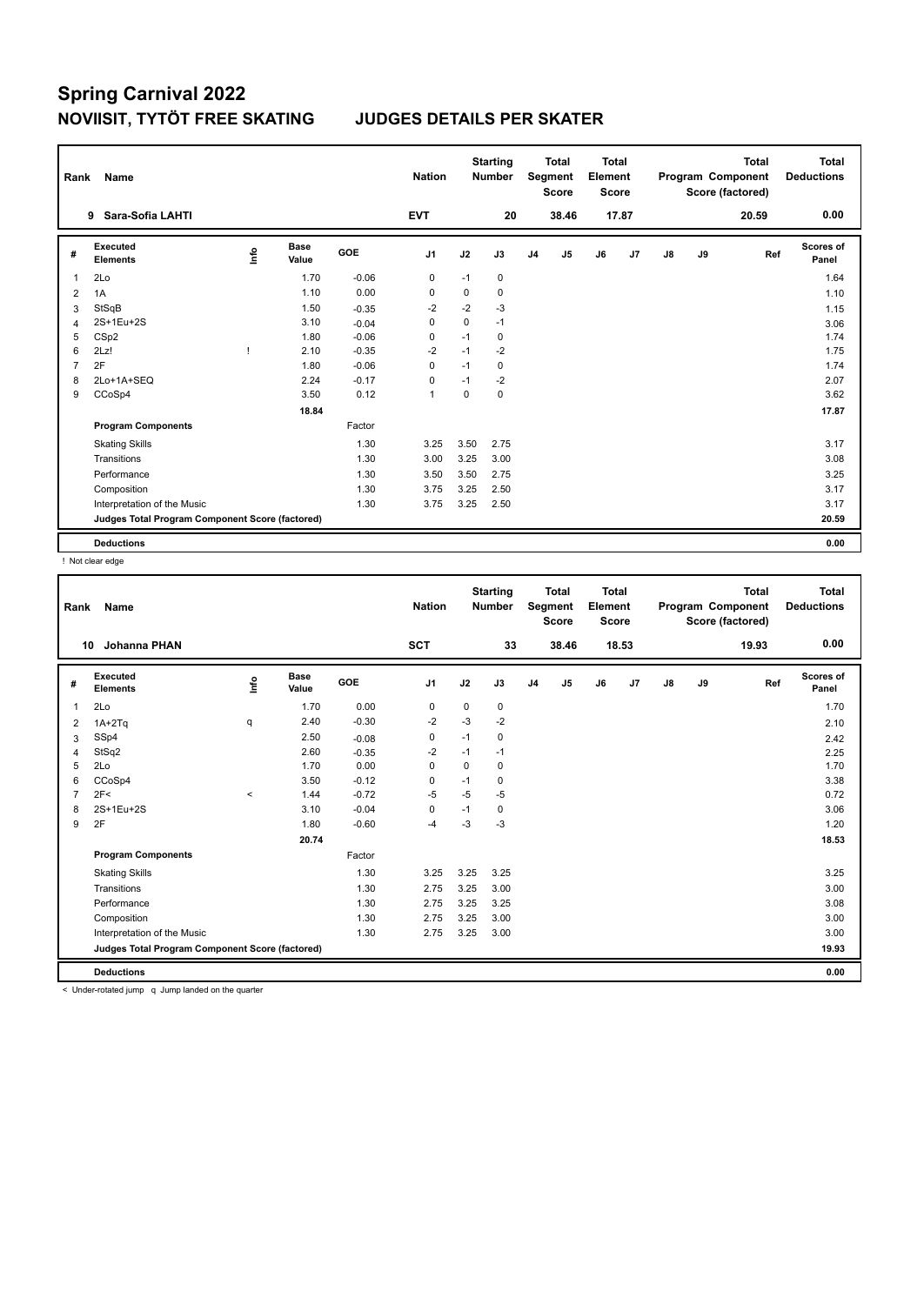| Rank           | <b>Name</b>                                     |      |                      |         | <b>Nation</b>  |              | <b>Starting</b><br><b>Number</b> |                | <b>Total</b><br>Segment<br><b>Score</b> | <b>Total</b><br>Element<br><b>Score</b> |       |               |    | <b>Total</b><br>Program Component<br>Score (factored) | <b>Total</b><br><b>Deductions</b> |
|----------------|-------------------------------------------------|------|----------------------|---------|----------------|--------------|----------------------------------|----------------|-----------------------------------------|-----------------------------------------|-------|---------------|----|-------------------------------------------------------|-----------------------------------|
|                | <b>Helmi JOKILAHTI</b><br>11                    |      |                      |         | <b>MTK</b>     |              | 27                               |                | 37.53                                   |                                         | 16.19 |               |    | 21.34                                                 | 0.00                              |
| #              | Executed<br><b>Elements</b>                     | lnfo | <b>Base</b><br>Value | GOE     | J <sub>1</sub> | J2           | J3                               | J <sub>4</sub> | J5                                      | J6                                      | J7    | $\mathsf{J}8$ | J9 | Ref                                                   | <b>Scores of</b><br>Panel         |
| $\overline{1}$ | 2Fq                                             | q    | 1.80                 | $-0.54$ | -3             | -3           | $-3$                             |                |                                         |                                         |       |               |    |                                                       | 1.26                              |
| 2              | 2T                                              |      | 1.30                 | 0.00    | 0              | 0            | 0                                |                |                                         |                                         |       |               |    |                                                       | 1.30                              |
| 3              | SSp4                                            |      | 2.50                 | 0.25    | $\mathbf{1}$   | 1            | 1                                |                |                                         |                                         |       |               |    |                                                       | 2.75                              |
| $\overline{4}$ | 2Lo                                             |      | 1.70                 | $-0.23$ | $-2$           | $-1$         | $-1$                             |                |                                         |                                         |       |               |    |                                                       | 1.47                              |
| 5              | StSqB                                           |      | 1.50                 | $-0.15$ | 0              | $-1$         | $-2$                             |                |                                         |                                         |       |               |    |                                                       | 1.35                              |
| 6              | 2Log                                            | q    | 1.70                 | $-0.45$ | $-2$           | $-3$         | $-3$                             |                |                                         |                                         |       |               |    |                                                       | 1.25                              |
| $\overline{7}$ | 1A+1Eu+2S                                       |      | 2.90                 | $-0.22$ | $-1$           | $-2$         | $-2$                             |                |                                         |                                         |       |               |    |                                                       | 2.68                              |
| 8              | CCoSp3V                                         |      | 2.25                 | 0.00    | 0              | $\mathbf{1}$ | $-1$                             |                |                                         |                                         |       |               |    |                                                       | 2.25                              |
| 9              | 2S+1A+SEQ                                       |      | 1.92                 | $-0.04$ | $\mathbf 0$    | $-1$         | 0                                |                |                                         |                                         |       |               |    |                                                       | 1.88                              |
|                |                                                 |      | 17.57                |         |                |              |                                  |                |                                         |                                         |       |               |    |                                                       | 16.19                             |
|                | <b>Program Components</b>                       |      |                      | Factor  |                |              |                                  |                |                                         |                                         |       |               |    |                                                       |                                   |
|                | <b>Skating Skills</b>                           |      |                      | 1.30    | 3.25           | 3.50         | 3.00                             |                |                                         |                                         |       |               |    |                                                       | 3.25                              |
|                | Transitions                                     |      |                      | 1.30    | 3.25           | 3.25         | 2.75                             |                |                                         |                                         |       |               |    |                                                       | 3.08                              |
|                | Performance                                     |      |                      | 1.30    | 3.50           | 3.50         | 3.25                             |                |                                         |                                         |       |               |    |                                                       | 3.42                              |
|                | Composition                                     |      |                      | 1.30    | 3.50           | 3.25         | 3.25                             |                |                                         |                                         |       |               |    |                                                       | 3.33                              |
|                | Interpretation of the Music                     |      |                      | 1.30    | 3.25           | 3.50         | 3.25                             |                |                                         |                                         |       |               |    |                                                       | 3.33                              |
|                | Judges Total Program Component Score (factored) |      |                      |         |                |              |                                  |                |                                         |                                         |       |               |    |                                                       | 21.34                             |
|                | <b>Deductions</b>                               |      |                      |         |                |              |                                  |                |                                         |                                         |       |               |    |                                                       | 0.00                              |

q Jump landed on the quarter

| Rank           | Name                                            |                          |               |         | <b>Nation</b>  |             | <b>Starting</b><br><b>Number</b> |                | <b>Total</b><br>Segment<br><b>Score</b> | <b>Total</b><br>Element<br><b>Score</b> |       |               |    | <b>Total</b><br>Program Component<br>Score (factored) | Total<br><b>Deductions</b> |
|----------------|-------------------------------------------------|--------------------------|---------------|---------|----------------|-------------|----------------------------------|----------------|-----------------------------------------|-----------------------------------------|-------|---------------|----|-------------------------------------------------------|----------------------------|
|                | <b>Amanda CARLSTEDT</b><br>12                   |                          |               |         | <b>HTK</b>     |             | 18                               |                | 37.48                                   |                                         | 16.23 |               |    | 21.25                                                 | 0.00                       |
| #              | Executed<br><b>Elements</b>                     | ١nf٥                     | Base<br>Value | GOE     | J <sub>1</sub> | J2          | J3                               | J <sub>4</sub> | J5                                      | J6                                      | J7    | $\mathsf{J}8$ | J9 | Ref                                                   | Scores of<br>Panel         |
| 1              | SSp4                                            |                          | 2.50          | 0.08    | $\mathbf{1}$   | $\mathbf 0$ | $\mathbf 0$                      |                |                                         |                                         |       |               |    |                                                       | 2.58                       |
| $\overline{2}$ | $2F<+2T<$                                       | $\hat{~}$                | 2.48          | $-0.67$ | $-4$           | $-5$        | $-5$                             |                |                                         |                                         |       |               |    |                                                       | 1.81                       |
| 3              | 2Lze                                            | e                        | 1.68          | $-0.45$ | $-2$           | $-3$        | $-3$                             |                |                                         |                                         |       |               |    |                                                       | 1.23                       |
| $\overline{4}$ | 2Lo+1Eu+2Sq                                     | q                        | 3.50          | $-0.45$ | $-2$           | $-3$        | $-3$                             |                |                                         |                                         |       |               |    |                                                       | 3.05                       |
| 5              | 2F<                                             | $\overline{\phantom{0}}$ | 1.44          | $-0.38$ | $-2$           | $-3$        | $-3$                             |                |                                         |                                         |       |               |    |                                                       | 1.06                       |
| 6              | CCoSp3                                          |                          | 3.00          | $-0.10$ | 0              | $-1$        | 0                                |                |                                         |                                         |       |               |    |                                                       | 2.90                       |
| 7              | 2Lo<                                            | $\hat{}$                 | 1.36          | $-0.41$ | $-3$           | $-3$        | $-3$                             |                |                                         |                                         |       |               |    |                                                       | 0.95                       |
| 8              | 1A                                              |                          | 1.10          | $-0.07$ | $-1$           | $-1$        | $\mathbf 0$                      |                |                                         |                                         |       |               |    |                                                       | 1.03                       |
| 9              | StSq1                                           |                          | 1.80          | $-0.18$ | $-1$           | $-1$        | $-1$                             |                |                                         |                                         |       |               |    |                                                       | 1.62                       |
|                |                                                 |                          | 18.86         |         |                |             |                                  |                |                                         |                                         |       |               |    |                                                       | 16.23                      |
|                | <b>Program Components</b>                       |                          |               | Factor  |                |             |                                  |                |                                         |                                         |       |               |    |                                                       |                            |
|                | <b>Skating Skills</b>                           |                          |               | 1.30    | 3.25           | 2.75        | 3.50                             |                |                                         |                                         |       |               |    |                                                       | 3.17                       |
|                | Transitions                                     |                          |               | 1.30    | 3.50           | 2.75        | 3.25                             |                |                                         |                                         |       |               |    |                                                       | 3.17                       |
|                | Performance                                     |                          |               | 1.30    | 3.50           | 3.00        | 3.25                             |                |                                         |                                         |       |               |    |                                                       | 3.25                       |
|                | Composition                                     |                          |               | 1.30    | 4.00           | 3.00        | 3.50                             |                |                                         |                                         |       |               |    |                                                       | 3.50                       |
|                | Interpretation of the Music                     |                          |               | 1.30    | 3.50           | 3.25        | 3.00                             |                |                                         |                                         |       |               |    |                                                       | 3.25                       |
|                | Judges Total Program Component Score (factored) |                          |               |         |                |             |                                  |                |                                         |                                         |       |               |    |                                                       | 21.25                      |
|                | <b>Deductions</b>                               |                          |               |         |                |             |                                  |                |                                         |                                         |       |               |    |                                                       | 0.00                       |

< Under-rotated jump e Wrong edge q Jump landed on the quarter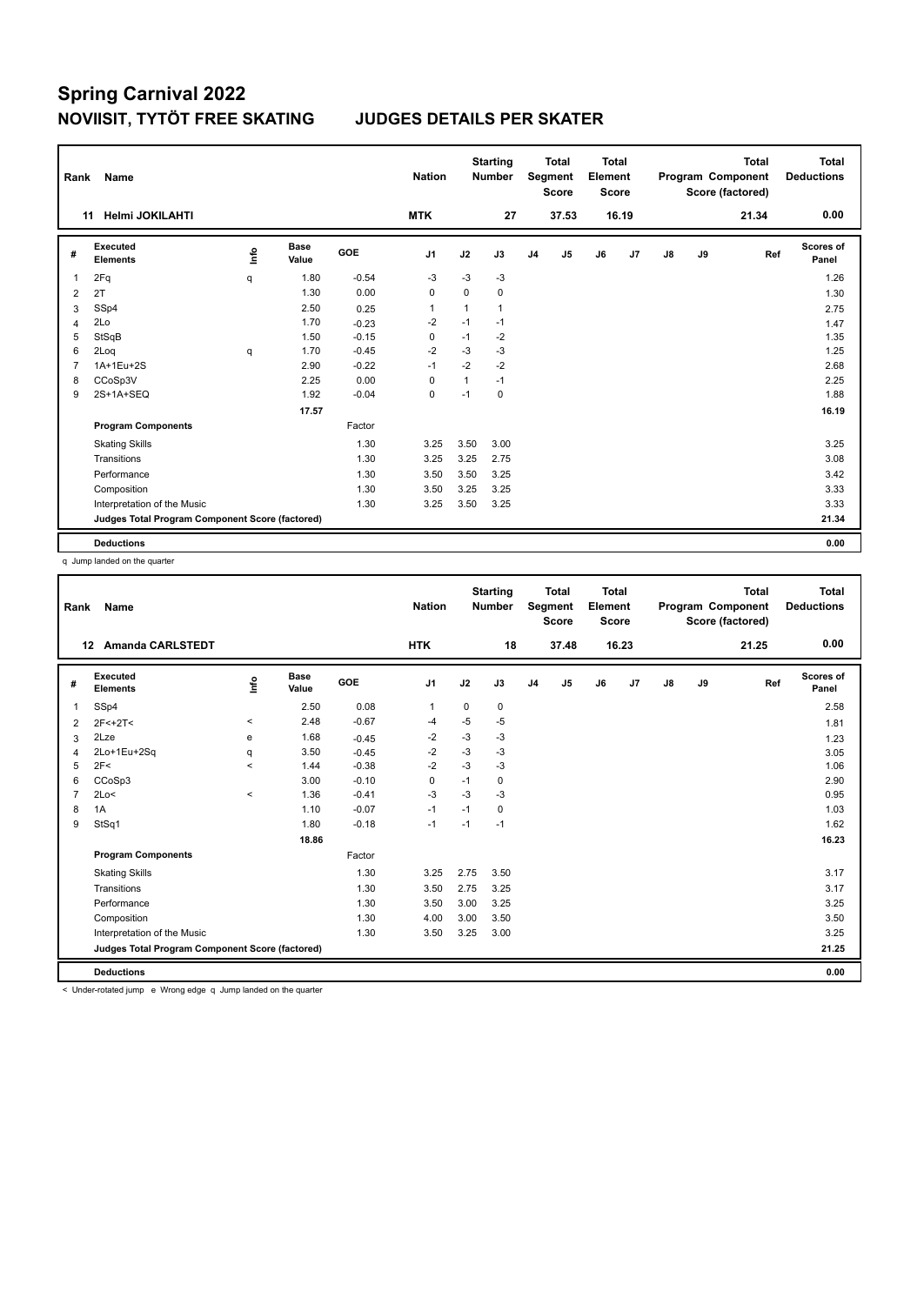| Rank           | <b>Name</b>                                     |         |                      |         | <b>Nation</b>  |          | <b>Starting</b><br><b>Number</b> |                | <b>Total</b><br>Segment<br><b>Score</b> | <b>Total</b><br>Element<br><b>Score</b> |                |               |    | <b>Total</b><br>Program Component<br>Score (factored) | <b>Total</b><br><b>Deductions</b> |
|----------------|-------------------------------------------------|---------|----------------------|---------|----------------|----------|----------------------------------|----------------|-----------------------------------------|-----------------------------------------|----------------|---------------|----|-------------------------------------------------------|-----------------------------------|
|                | <b>Sara JANSSON</b><br>13                       |         |                      |         | <b>ETK</b>     |          | 26                               |                | 37.46                                   |                                         | 16.44          |               |    | 21.02                                                 | 0.00                              |
| #              | Executed<br><b>Elements</b>                     | info    | <b>Base</b><br>Value | GOE     | J <sub>1</sub> | J2       | J3                               | J <sub>4</sub> | J5                                      | J6                                      | J <sub>7</sub> | $\mathsf{J}8$ | J9 | Ref                                                   | Scores of<br>Panel                |
| $\overline{1}$ | 2F+1Eu+2Sq                                      | q       | 3.60                 | $-0.48$ | -3             | $-4$     | $-1$                             |                |                                         |                                         |                |               |    |                                                       | 3.12                              |
| 2              | 2Lz!q                                           |         | 2.10                 | $-0.84$ | -4             | $-4$     | $-4$                             |                |                                         |                                         |                |               |    |                                                       | 1.26                              |
| 3              | SSp3                                            |         | 2.10                 | $-0.35$ | 0              | $-3$     | $-2$                             |                |                                         |                                         |                |               |    |                                                       | 1.75                              |
| $\overline{4}$ | StSq2                                           |         | 2.60                 | $-0.17$ | $-1$           | $-1$     | 0                                |                |                                         |                                         |                |               |    |                                                       | 2.43                              |
| 5              | $2S<+2Lo<$                                      | $\prec$ | 2.40                 | $-0.63$ | $-4$           | -5       | $-5$                             |                |                                         |                                         |                |               |    |                                                       | 1.77                              |
| 6              | 2F<                                             | $\,<$   | 1.44                 | $-0.43$ | -3             | $-3$     | $-3$                             |                |                                         |                                         |                |               |    |                                                       | 1.01                              |
| $\overline{7}$ | 2Loq                                            | q       | 1.70                 | $-0.40$ | $-2$           | $-3$     | $-2$                             |                |                                         |                                         |                |               |    |                                                       | 1.30                              |
| 8              | CCoSp3                                          |         | 3.00                 | $-0.30$ | 0              | $-1$     | $-2$                             |                |                                         |                                         |                |               |    |                                                       | 2.70                              |
| 9              | 1A                                              |         | 1.10                 | 0.00    | $\mathbf 0$    | $\Omega$ | 0                                |                |                                         |                                         |                |               |    |                                                       | 1.10                              |
|                |                                                 |         | 20.04                |         |                |          |                                  |                |                                         |                                         |                |               |    |                                                       | 16.44                             |
|                | <b>Program Components</b>                       |         |                      | Factor  |                |          |                                  |                |                                         |                                         |                |               |    |                                                       |                                   |
|                | <b>Skating Skills</b>                           |         |                      | 1.30    | 3.50           | 3.25     | 3.75                             |                |                                         |                                         |                |               |    |                                                       | 3.50                              |
|                | Transitions                                     |         |                      | 1.30    | 3.25           | 3.25     | 2.75                             |                |                                         |                                         |                |               |    |                                                       | 3.08                              |
|                | Performance                                     |         |                      | 1.30    | 3.25           | 3.25     | 3.00                             |                |                                         |                                         |                |               |    |                                                       | 3.17                              |
|                | Composition                                     |         |                      | 1.30    | 3.50           | 3.00     | 3.25                             |                |                                         |                                         |                |               |    |                                                       | 3.25                              |
|                | Interpretation of the Music                     |         |                      | 1.30    | 3.25           | 3.25     | 3.00                             |                |                                         |                                         |                |               |    |                                                       | 3.17                              |
|                | Judges Total Program Component Score (factored) |         |                      |         |                |          |                                  |                |                                         |                                         |                |               |    |                                                       | 21.02                             |
|                | <b>Deductions</b>                               |         |                      |         |                |          |                                  |                |                                         |                                         |                |               |    |                                                       | 0.00                              |

< Under-rotated jump ! Not clear edge q Jump landed on the quarter

| Rank           | Name                                            |         |                      | <b>Nation</b> |                | <b>Starting</b><br><b>Number</b> |              | <b>Total</b><br>Segment<br><b>Score</b> | <b>Total</b><br>Element<br><b>Score</b> |    |       |               | <b>Total</b><br>Program Component<br>Score (factored) | <b>Total</b><br><b>Deductions</b> |                           |
|----------------|-------------------------------------------------|---------|----------------------|---------------|----------------|----------------------------------|--------------|-----------------------------------------|-----------------------------------------|----|-------|---------------|-------------------------------------------------------|-----------------------------------|---------------------------|
|                | Saara PANULA<br>14                              |         |                      |               | <b>HTK</b>     |                                  | 7            |                                         | 36.15                                   |    | 16.49 |               |                                                       | 20.16                             | $-0.50$                   |
| #              | <b>Executed</b><br><b>Elements</b>              | ١nf٥    | <b>Base</b><br>Value | GOE           | J <sub>1</sub> | J2                               | J3           | J <sub>4</sub>                          | J <sub>5</sub>                          | J6 | J7    | $\mathsf{J}8$ | J9                                                    | Ref                               | <b>Scores of</b><br>Panel |
| 1              | 2Lz!+2T<                                        | $\prec$ | 3.14                 | $-1.05$       | $-5$           | $-5$                             | $-5$         |                                         |                                         |    |       |               |                                                       |                                   | 2.09                      |
| 2              | 2F+1Eu+2Sq                                      | q       | 3.60                 | $-0.78$       | $-4$           | $-5$                             | $-4$         |                                         |                                         |    |       |               |                                                       |                                   | 2.82                      |
| 3              | 2Lo                                             |         | 1.70                 | $-0.17$       | $-1$           | $-1$                             | $-1$         |                                         |                                         |    |       |               |                                                       |                                   | 1.53                      |
| $\overline{4}$ | SSp3                                            |         | 2.10                 | 0.21          | $\overline{1}$ | $\mathbf{1}$                     | $\mathbf{1}$ |                                         |                                         |    |       |               |                                                       |                                   | 2.31                      |
| 5              | $2Lz$ !<                                        | $\,<\,$ | 1.68                 | $-0.84$       | $-5$           | $-5$                             | $-5$         |                                         |                                         |    |       |               |                                                       |                                   | 0.84                      |
| 6              | 2Fq                                             | q       | 1.80                 | $-0.48$       | $-3$           | $-3$                             | $-2$         |                                         |                                         |    |       |               |                                                       |                                   | 1.32                      |
| $\overline{7}$ | 1A                                              |         | 1.10                 | $-0.04$       | $-1$           | $\Omega$                         | $\mathbf 0$  |                                         |                                         |    |       |               |                                                       |                                   | 1.06                      |
| 8              | StSq1                                           |         | 1.80                 | $-0.18$       | $-2$           | $\mathbf 0$                      | $-1$         |                                         |                                         |    |       |               |                                                       |                                   | 1.62                      |
| 9              | CCoSp3                                          |         | 3.00                 | $-0.10$       | 0              | $-1$                             | 0            |                                         |                                         |    |       |               |                                                       |                                   | 2.90                      |
|                |                                                 |         | 19.92                |               |                |                                  |              |                                         |                                         |    |       |               |                                                       |                                   | 16.49                     |
|                | <b>Program Components</b>                       |         |                      | Factor        |                |                                  |              |                                         |                                         |    |       |               |                                                       |                                   |                           |
|                | <b>Skating Skills</b>                           |         |                      | 1.30          | 2.75           | 3.50                             | 3.25         |                                         |                                         |    |       |               |                                                       |                                   | 3.17                      |
|                | Transitions                                     |         |                      | 1.30          | 3.00           | 3.50                             | 3.00         |                                         |                                         |    |       |               |                                                       |                                   | 3.17                      |
|                | Performance                                     |         |                      | 1.30          | 2.75           | 3.25                             | 2.75         |                                         |                                         |    |       |               |                                                       |                                   | 2.92                      |
|                | Composition                                     |         |                      | 1.30          | 3.25           | 3.25                             | 3.00         |                                         |                                         |    |       |               |                                                       |                                   | 3.17                      |
|                | Interpretation of the Music                     |         |                      | 1.30          | 3.00           | 3.25                             | 3.00         |                                         |                                         |    |       |               |                                                       |                                   | 3.08                      |
|                | Judges Total Program Component Score (factored) |         |                      |               |                |                                  |              |                                         |                                         |    |       |               |                                                       |                                   | 20.16                     |
|                | <b>Deductions</b>                               |         | Falls:               | $-0.50$       |                |                                  |              |                                         |                                         |    |       |               |                                                       |                                   | $-0.50$                   |

< Under-rotated jump ! Not clear edge q Jump landed on the quarter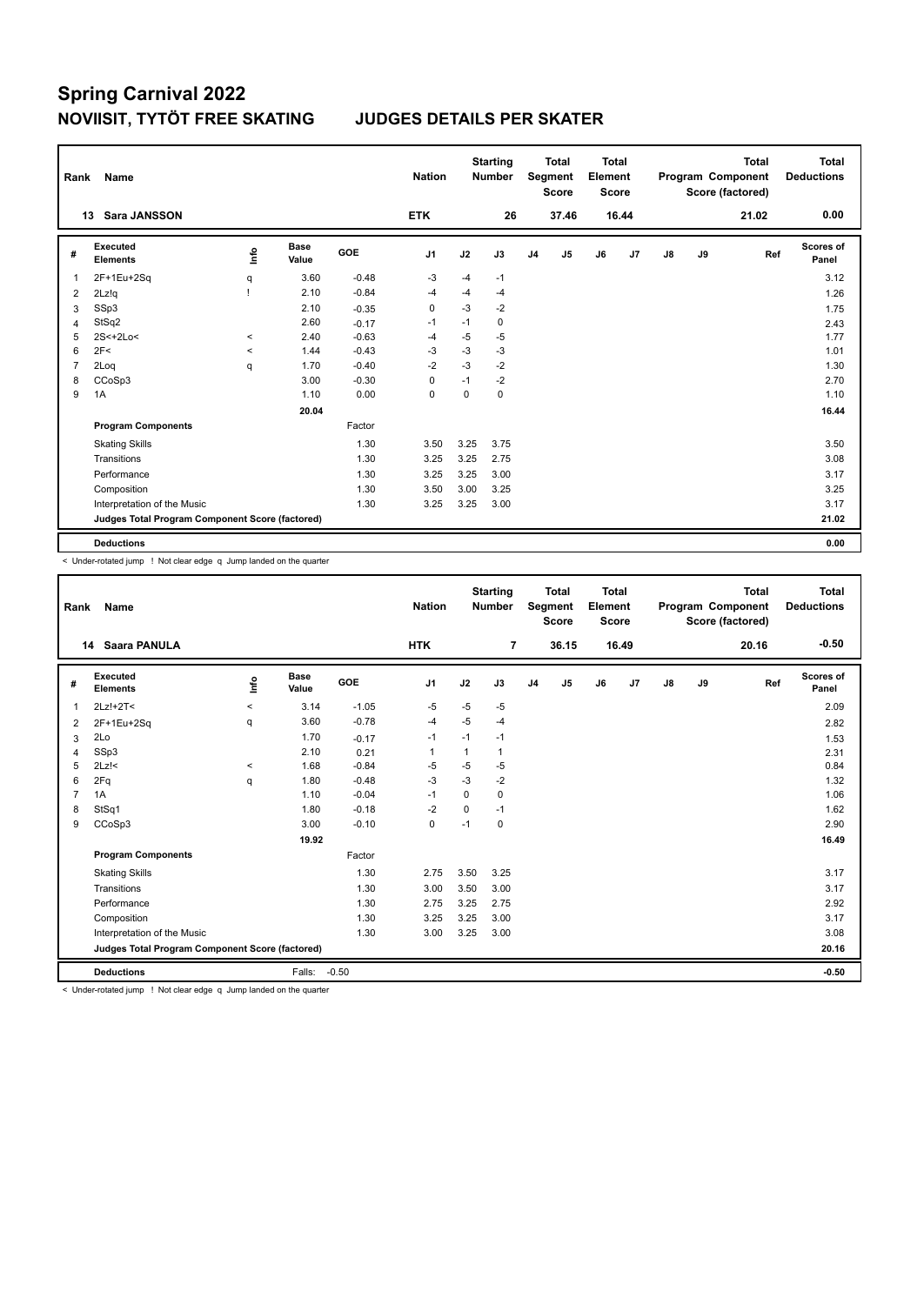| Rank           | Name                                            |         |                      |         | <b>Nation</b>  |          | <b>Starting</b><br><b>Number</b> |                | <b>Total</b><br>Segment<br><b>Score</b> | <b>Total</b><br>Element<br><b>Score</b> |       |               |    | <b>Total</b><br>Program Component<br>Score (factored) | Total<br><b>Deductions</b> |
|----------------|-------------------------------------------------|---------|----------------------|---------|----------------|----------|----------------------------------|----------------|-----------------------------------------|-----------------------------------------|-------|---------------|----|-------------------------------------------------------|----------------------------|
|                | <b>Alisa GOUATARBÈS</b><br>15                   |         |                      |         | <b>TTK</b>     |          | 23                               |                | 36.09                                   |                                         | 15.14 |               |    | 21.45                                                 | $-0.50$                    |
| #              | Executed<br><b>Elements</b>                     | ۴٥      | <b>Base</b><br>Value | GOE     | J <sub>1</sub> | J2       | J3                               | J <sub>4</sub> | J5                                      | J6                                      | J7    | $\mathsf{J}8$ | J9 | Ref                                                   | <b>Scores of</b><br>Panel  |
| 1              | 2F                                              |         | 1.80                 | $-0.24$ | $-2$           | $-1$     | $-1$                             |                |                                         |                                         |       |               |    |                                                       | 1.56                       |
| 2              | CSSp2                                           |         | 2.30                 | 0.08    | $\mathbf{1}$   | $\Omega$ | $\Omega$                         |                |                                         |                                         |       |               |    |                                                       | 2.38                       |
| 3              | 2F                                              |         | 1.80                 | $-0.12$ | $-1$           | $-1$     | 0                                |                |                                         |                                         |       |               |    |                                                       | 1.68                       |
| 4              | A+SEQ+1S*                                       | $\star$ | 0.00                 | 0.00    |                |          |                                  |                |                                         |                                         |       |               |    |                                                       | 0.00                       |
| 5              | StSq2                                           |         | 2.60                 | $-0.17$ | $-1$           | $-1$     | 0                                |                |                                         |                                         |       |               |    |                                                       | 2.43                       |
| 6              | 2Lz!q                                           |         | 2.10                 | $-1.05$ | $-5$           | $-5$     | $-5$                             |                |                                         |                                         |       |               |    |                                                       | 1.05                       |
| $\overline{7}$ | 2Lo                                             |         | 1.70                 | $-0.23$ | $-2$           | $-1$     | $-1$                             |                |                                         |                                         |       |               |    |                                                       | 1.47                       |
| 8              | $2S+1T$                                         |         | 1.70                 | $-0.13$ | $-1$           | $-2$     | 0                                |                |                                         |                                         |       |               |    |                                                       | 1.57                       |
| 9              | CCoSp3                                          |         | 3.00                 | 0.00    | 0              | 0        | 0                                |                |                                         |                                         |       |               |    |                                                       | 3.00                       |
|                |                                                 |         | 17.00                |         |                |          |                                  |                |                                         |                                         |       |               |    |                                                       | 15.14                      |
|                | <b>Program Components</b>                       |         |                      | Factor  |                |          |                                  |                |                                         |                                         |       |               |    |                                                       |                            |
|                | <b>Skating Skills</b>                           |         |                      | 1.30    | 3.50           | 3.50     | 3.75                             |                |                                         |                                         |       |               |    |                                                       | 3.58                       |
|                | Transitions                                     |         |                      | 1.30    | 3.00           | 3.50     | 3.00                             |                |                                         |                                         |       |               |    |                                                       | 3.17                       |
|                | Performance                                     |         |                      | 1.30    | 3.00           | 3.50     | 3.00                             |                |                                         |                                         |       |               |    |                                                       | 3.17                       |
|                | Composition                                     |         |                      | 1.30    | 3.25           | 3.25     | 3.50                             |                |                                         |                                         |       |               |    |                                                       | 3.33                       |
|                | Interpretation of the Music                     |         |                      | 1.30    | 3.00           | 3.50     | 3.25                             |                |                                         |                                         |       |               |    |                                                       | 3.25                       |
|                | Judges Total Program Component Score (factored) |         |                      |         |                |          |                                  |                |                                         |                                         |       |               |    |                                                       | 21.45                      |
|                | <b>Deductions</b>                               |         | Falls:               | $-0.50$ |                |          |                                  |                |                                         |                                         |       |               |    |                                                       | $-0.50$                    |

\* Invalid element ! Not clear edge q Jump landed on the quarter

| Rank           | <b>Name</b>                                     |         |               |         | <b>Nation</b>  |             | <b>Starting</b><br><b>Number</b> |                | <b>Total</b><br>Segment<br><b>Score</b> | Total<br>Element<br><b>Score</b> |       |               |    | <b>Total</b><br>Program Component<br>Score (factored) | <b>Total</b><br><b>Deductions</b> |
|----------------|-------------------------------------------------|---------|---------------|---------|----------------|-------------|----------------------------------|----------------|-----------------------------------------|----------------------------------|-------|---------------|----|-------------------------------------------------------|-----------------------------------|
| 16             | <b>Hilla RIITAHAARA</b>                         |         |               |         | <b>SCT</b>     |             | 13                               |                | 35.92                                   |                                  | 12.62 |               |    | 23.30                                                 | 0.00                              |
| #              | Executed<br><b>Elements</b>                     | lnfo    | Base<br>Value | GOE     | J <sub>1</sub> | J2          | J3                               | J <sub>4</sub> | J5                                      | J6                               | J7    | $\mathsf{J}8$ | J9 | Ref                                                   | Scores of<br>Panel                |
| $\overline{1}$ | 2S                                              |         | 1.30          | 0.00    | 0              | $\mathbf 0$ | 0                                |                |                                         |                                  |       |               |    |                                                       | 1.30                              |
| 2              | $2Lz$ !<                                        | $\prec$ | 1.68          | $-0.61$ | $-4$           | $-3$        | $-4$                             |                |                                         |                                  |       |               |    |                                                       | 1.07                              |
| 3              | 1A+1Eu+2Sq                                      | q       | 2.90          | $-0.26$ | $-2$           | $-2$        | $-2$                             |                |                                         |                                  |       |               |    |                                                       | 2.64                              |
| 4              | CCoSp2V                                         |         | 1.88          | $-0.06$ | $\mathbf 0$    | $-1$        | 0                                |                |                                         |                                  |       |               |    |                                                       | 1.82                              |
| 5              | 2F<                                             | $\prec$ | 1.44          | $-0.38$ | $-3$           | $-3$        | $-2$                             |                |                                         |                                  |       |               |    |                                                       | 1.06                              |
| 6              | $1A+1Lo$                                        |         | 1.60          | $-0.33$ | $-3$           | $-3$        | $-3$                             |                |                                         |                                  |       |               |    |                                                       | 1.27                              |
| $\overline{7}$ | 2Lo<<                                           | $\,<$   | 0.50          | $-0.20$ | $-4$           | $-4$        | $-4$                             |                |                                         |                                  |       |               |    |                                                       | 0.30                              |
| 8              | StSq1                                           |         | 1.80          | $-0.24$ | $-1$           | $-3$        | 0                                |                |                                         |                                  |       |               |    |                                                       | 1.56                              |
| 9              | SSp2                                            |         | 1.60          | 0.00    | $\mathbf 0$    | $\Omega$    | 0                                |                |                                         |                                  |       |               |    |                                                       | 1.60                              |
|                |                                                 |         | 14.70         |         |                |             |                                  |                |                                         |                                  |       |               |    |                                                       | 12.62                             |
|                | <b>Program Components</b>                       |         |               | Factor  |                |             |                                  |                |                                         |                                  |       |               |    |                                                       |                                   |
|                | <b>Skating Skills</b>                           |         |               | 1.30    | 3.25           | 3.50        | 3.50                             |                |                                         |                                  |       |               |    |                                                       | 3.42                              |
|                | Transitions                                     |         |               | 1.30    | 3.50           | 3.75        | 3.25                             |                |                                         |                                  |       |               |    |                                                       | 3.50                              |
|                | Performance                                     |         |               | 1.30    | 3.50           | 3.75        | 3.50                             |                |                                         |                                  |       |               |    |                                                       | 3.58                              |
|                | Composition                                     |         |               | 1.30    | 4.00           | 3.50        | 3.75                             |                |                                         |                                  |       |               |    |                                                       | 3.75                              |
|                | Interpretation of the Music                     |         |               | 1.30    | 4.00           | 3.50        | 3.50                             |                |                                         |                                  |       |               |    |                                                       | 3.67                              |
|                | Judges Total Program Component Score (factored) |         |               |         |                |             |                                  |                |                                         |                                  |       |               |    |                                                       | 23.30                             |
|                | <b>Deductions</b>                               |         |               |         |                |             |                                  |                |                                         |                                  |       |               |    |                                                       | 0.00                              |

< Under-rotated jump << Downgraded jump ! Not clear edge q Jump landed on the quarter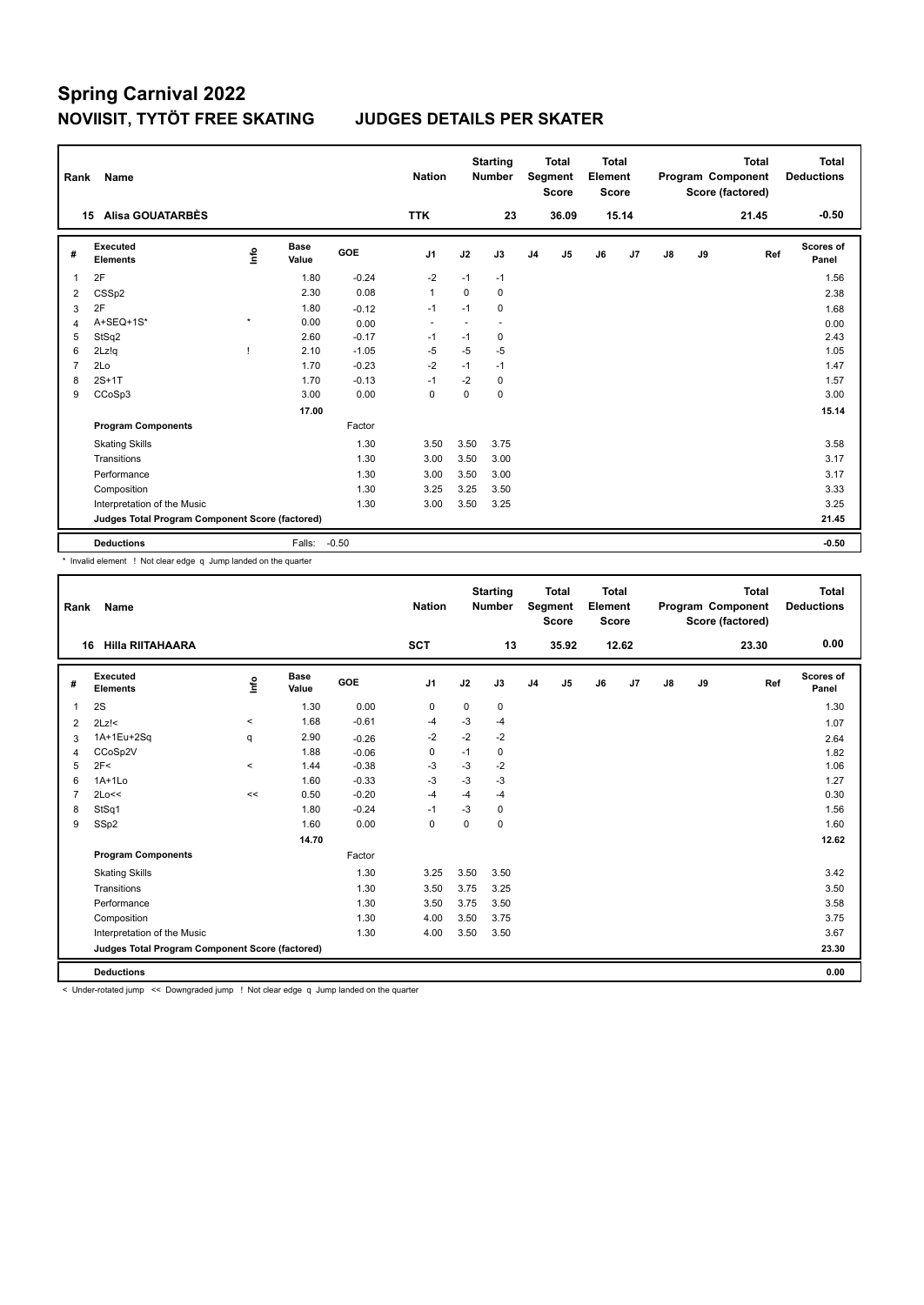| Rank           | Name                                            |            |                      |         | <b>Nation</b>  |          | <b>Starting</b><br><b>Number</b> |                | <b>Total</b><br>Segment<br><b>Score</b> | <b>Total</b><br>Element<br><b>Score</b> |       |               |    | <b>Total</b><br>Program Component<br>Score (factored) | Total<br><b>Deductions</b> |
|----------------|-------------------------------------------------|------------|----------------------|---------|----------------|----------|----------------------------------|----------------|-----------------------------------------|-----------------------------------------|-------|---------------|----|-------------------------------------------------------|----------------------------|
|                | Olivia KÖNÖNEN<br>17                            |            |                      |         | <b>EVT</b>     |          | 19                               |                | 35.78                                   |                                         | 13.91 |               |    | 22.87                                                 | $-1.00$                    |
| #              | Executed<br><b>Elements</b>                     | <b>Lin</b> | <b>Base</b><br>Value | GOE     | J1             | J2       | J3                               | J <sub>4</sub> | J5                                      | J6                                      | J7    | $\mathsf{J}8$ | J9 | Ref                                                   | <b>Scores of</b><br>Panel  |
| $\overline{1}$ | 2Loq+1Eu+2S<                                    | $\,<\,$    | 3.24                 | $-0.85$ | $-5$           | $-5$     | $-5$                             |                |                                         |                                         |       |               |    |                                                       | 2.39                       |
| 2              | 2Lz<                                            | $\prec$    | 1.68                 | $-0.84$ | $-5$           | $-5$     | $-5$                             |                |                                         |                                         |       |               |    |                                                       | 0.84                       |
| 3              | 2S                                              |            | 1.30                 | $-0.48$ | $-4$           | $-3$     | $-4$                             |                |                                         |                                         |       |               |    |                                                       | 0.82                       |
| 4              | FCSp1                                           |            | 1.90                 | $-0.19$ | -3             | $\Omega$ | 0                                |                |                                         |                                         |       |               |    |                                                       | 1.71                       |
| 5              | $2Lz$ !<                                        | $\,<\,$    | 1.68                 | $-0.84$ | $-5$           | $-5$     | $-5$                             |                |                                         |                                         |       |               |    |                                                       | 0.84                       |
| 6              | 2F<+1A+SEQ                                      | $\,<\,$    | 2.03                 | $-0.67$ | $-5$           | $-4$     | $-5$                             |                |                                         |                                         |       |               |    |                                                       | 1.36                       |
| $\overline{7}$ | 2Lo<<                                           | <<         | 0.50                 | $-0.25$ | $-5$           | $-5$     | $-5$                             |                |                                         |                                         |       |               |    |                                                       | 0.25                       |
| 8              | CCoSp3                                          |            | 3.00                 | 0.10    | $\overline{1}$ | 0        | 0                                |                |                                         |                                         |       |               |    |                                                       | 3.10                       |
| 9              | StSq2                                           |            | 2.60                 | 0.00    | $\mathbf{1}$   | 0        | $-1$                             |                |                                         |                                         |       |               |    |                                                       | 2.60                       |
|                |                                                 |            | 17.93                |         |                |          |                                  |                |                                         |                                         |       |               |    |                                                       | 13.91                      |
|                | <b>Program Components</b>                       |            |                      | Factor  |                |          |                                  |                |                                         |                                         |       |               |    |                                                       |                            |
|                | <b>Skating Skills</b>                           |            |                      | 1.30    | 3.50           | 3.75     | 3.00                             |                |                                         |                                         |       |               |    |                                                       | 3.42                       |
|                | Transitions                                     |            |                      | 1.30    | 3.50           | 3.75     | 2.75                             |                |                                         |                                         |       |               |    |                                                       | 3.33                       |
|                | Performance                                     |            |                      | 1.30    | 3.50           | 3.75     | 3.25                             |                |                                         |                                         |       |               |    |                                                       | 3.50                       |
|                | Composition                                     |            |                      | 1.30    | 4.25           | 3.75     | 3.00                             |                |                                         |                                         |       |               |    |                                                       | 3.67                       |
|                | Interpretation of the Music                     |            |                      | 1.30    | 4.00           | 3.75     | 3.25                             |                |                                         |                                         |       |               |    |                                                       | 3.67                       |
|                | Judges Total Program Component Score (factored) |            |                      |         |                |          |                                  |                |                                         |                                         |       |               |    |                                                       | 22.87                      |
|                | <b>Deductions</b>                               |            | Falls:               | $-1.00$ |                |          |                                  |                |                                         |                                         |       |               |    |                                                       | $-1.00$                    |

< Under-rotated jump << Downgraded jump ! Not clear edge q Jump landed on the quarter

| Rank           | <b>Name</b>                                     |      |                      |         | <b>Nation</b>  |          | <b>Starting</b><br><b>Number</b> |                | <b>Total</b><br>Segment<br><b>Score</b> | Total<br>Element<br><b>Score</b> |       |               |    | <b>Total</b><br>Program Component<br>Score (factored) | Total<br><b>Deductions</b> |
|----------------|-------------------------------------------------|------|----------------------|---------|----------------|----------|----------------------------------|----------------|-----------------------------------------|----------------------------------|-------|---------------|----|-------------------------------------------------------|----------------------------|
|                | <b>Polina RUBANOVA</b><br>18                    |      |                      |         | <b>KATA</b>    |          | 32                               |                | 35.69                                   |                                  | 13.78 |               |    | 23.41                                                 | $-1.50$                    |
| #              | Executed<br><b>Elements</b>                     | Info | <b>Base</b><br>Value | GOE     | J1             | J2       | J3                               | J <sub>4</sub> | J5                                      | J6                               | J7    | $\mathsf{J}8$ | J9 | Ref                                                   | <b>Scores of</b><br>Panel  |
| 1              | $2F+2T$                                         |      | 3.10                 | $-0.12$ | 0              | $-1$     | $-1$                             |                |                                         |                                  |       |               |    |                                                       | 2.98                       |
| 2              | 1A                                              |      | 1.10                 | 0.15    | $\overline{2}$ | 1        | $\mathbf{1}$                     |                |                                         |                                  |       |               |    |                                                       | 1.25                       |
| 3              | 2Lz                                             |      | 2.10                 | $-1.05$ | -5             | $-5$     | $-5$                             |                |                                         |                                  |       |               |    |                                                       | 1.05                       |
| $\overline{4}$ | 2Lo                                             |      | 1.70                 | $-0.34$ | $-2$           | $-2$     | $-2$                             |                |                                         |                                  |       |               |    |                                                       | 1.36                       |
| 5              | FSSp1                                           |      | 2.00                 | $-0.20$ | $-1$           | 0        | $-2$                             |                |                                         |                                  |       |               |    |                                                       | 1.80                       |
| 6              | 2F                                              |      | 1.80                 | $-0.84$ | $-5$           | $-5$     | $-4$                             |                |                                         |                                  |       |               |    |                                                       | 0.96                       |
| $\overline{7}$ | StSq1                                           |      | 1.80                 | $-0.12$ | $-1$           | $\Omega$ | $-1$                             |                |                                         |                                  |       |               |    |                                                       | 1.68                       |
| 8              | 2S                                              |      | 1.30                 | 0.00    | 0              | $\Omega$ | 0                                |                |                                         |                                  |       |               |    |                                                       | 1.30                       |
| 9              | CCoSp1V                                         |      | 1.50                 | $-0.10$ | $-1$           | $\Omega$ | $-1$                             |                |                                         |                                  |       |               |    |                                                       | 1.40                       |
|                |                                                 |      | 16.40                |         |                |          |                                  |                |                                         |                                  |       |               |    |                                                       | 13.78                      |
|                | <b>Program Components</b>                       |      |                      | Factor  |                |          |                                  |                |                                         |                                  |       |               |    |                                                       |                            |
|                | <b>Skating Skills</b>                           |      |                      | 1.30    | 3.75           | 3.75     | 3.75                             |                |                                         |                                  |       |               |    |                                                       | 3.75                       |
|                | Transitions                                     |      |                      | 1.30    | 3.25           | 3.50     | 2.75                             |                |                                         |                                  |       |               |    |                                                       | 3.17                       |
|                | Performance                                     |      |                      | 1.30    | 3.25           | 3.75     | 3.50                             |                |                                         |                                  |       |               |    |                                                       | 3.50                       |
|                | Composition                                     |      |                      | 1.30    | 3.75           | 3.75     | 3.75                             |                |                                         |                                  |       |               |    |                                                       | 3.75                       |
|                | Interpretation of the Music                     |      |                      | 1.30    | 3.75           | 4.00     | 3.75                             |                |                                         |                                  |       |               |    |                                                       | 3.83                       |
|                | Judges Total Program Component Score (factored) |      |                      |         |                |          |                                  |                |                                         |                                  |       |               |    |                                                       | 23.41                      |
|                | <b>Deductions</b>                               |      | No/Wrong Spiral:     | $-0.50$ |                |          | Falls:                           |                | $-1.00$                                 |                                  |       |               |    |                                                       | $-1.50$                    |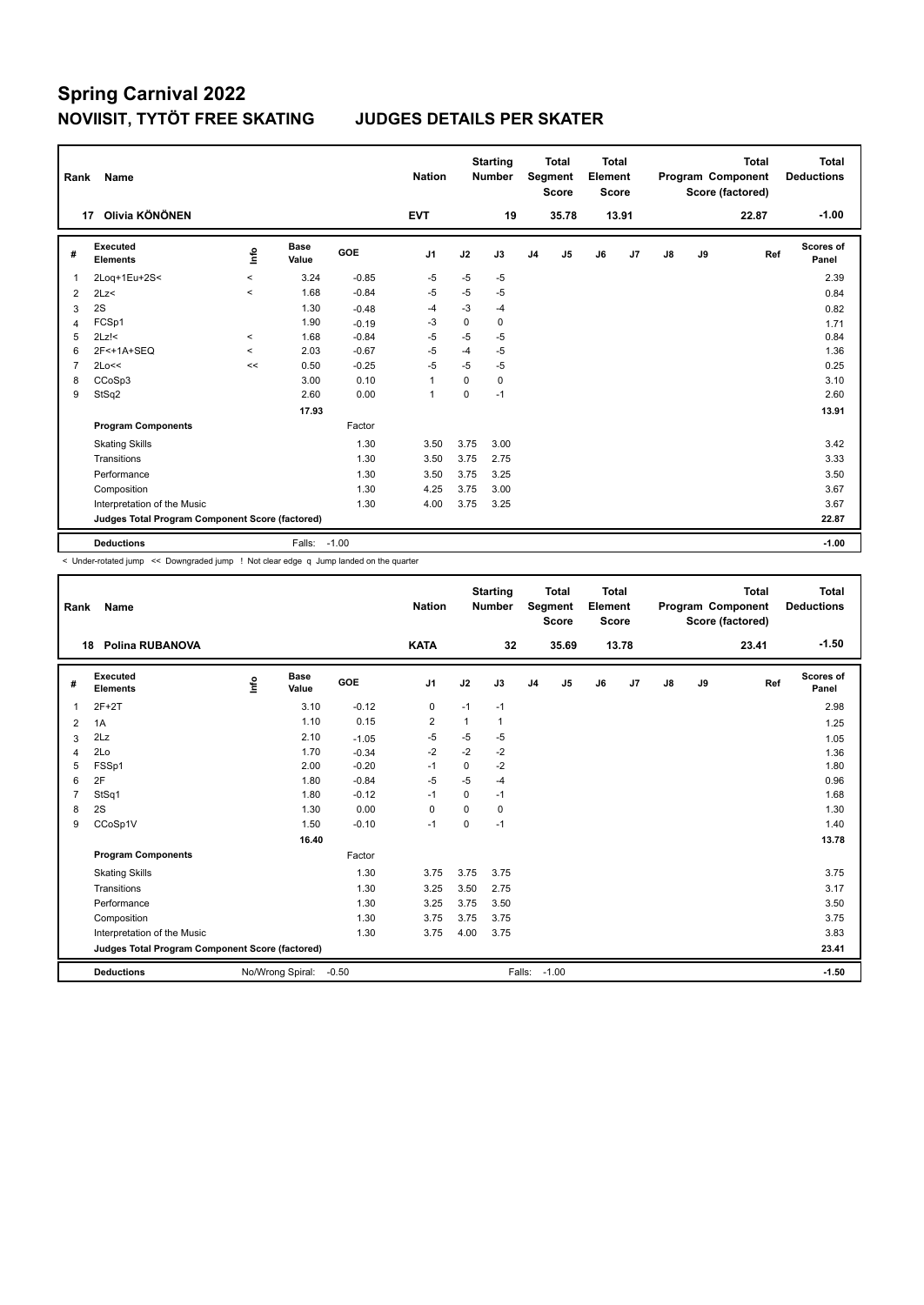| Rank           | Name                                            |         |                      |            | <b>Nation</b>  |             | <b>Starting</b><br><b>Number</b> |                | <b>Total</b><br>Segment<br><b>Score</b> | <b>Total</b><br>Element<br><b>Score</b> |                |               |    | <b>Total</b><br>Program Component<br>Score (factored) | Total<br><b>Deductions</b> |
|----------------|-------------------------------------------------|---------|----------------------|------------|----------------|-------------|----------------------------------|----------------|-----------------------------------------|-----------------------------------------|----------------|---------------|----|-------------------------------------------------------|----------------------------|
|                | <b>Venia ERONEN</b><br>19                       |         |                      |            | <b>HTK</b>     |             | 17                               |                | 35.40                                   |                                         | 16.12          |               |    | 19.28                                                 | 0.00                       |
| #              | <b>Executed</b><br><b>Elements</b>              | ١nfo    | <b>Base</b><br>Value | <b>GOE</b> | J <sub>1</sub> | J2          | J3                               | J <sub>4</sub> | J5                                      | J6                                      | J <sub>7</sub> | $\mathsf{J}8$ | J9 | Ref                                                   | <b>Scores of</b><br>Panel  |
| $\overline{1}$ | $2S+2T$                                         |         | 2.60                 | $-0.30$    | -3             | $-2$        | $-2$                             |                |                                         |                                         |                |               |    |                                                       | 2.30                       |
| 2              | 2Lo+1Eu+2S                                      |         | 3.50                 | $-0.28$    | $-2$           | $-2$        | $-1$                             |                |                                         |                                         |                |               |    |                                                       | 3.22                       |
| 3              | 1A                                              |         | 1.10                 | $-0.04$    | $-1$           | 0           | 0                                |                |                                         |                                         |                |               |    |                                                       | 1.06                       |
| $\overline{4}$ | SSp3                                            |         | 2.10                 | 0.07       | $\mathbf{1}$   | 0           | 0                                |                |                                         |                                         |                |               |    |                                                       | 2.17                       |
| 5              | 2F<                                             | $\prec$ | 1.44                 | $-0.53$    | $-4$           | $-4$        | $-3$                             |                |                                         |                                         |                |               |    |                                                       | 0.91                       |
| 6              | 2Loq                                            | q       | 1.70                 | $-0.45$    | -3             | $-3$        | $-2$                             |                |                                         |                                         |                |               |    |                                                       | 1.25                       |
| $\overline{7}$ | 1A                                              |         | 1.10                 | $-0.04$    | $-1$           | $\mathbf 0$ | 0                                |                |                                         |                                         |                |               |    |                                                       | 1.06                       |
| 8              | CCoSp3                                          |         | 3.00                 | 0.00       | 0              | $-1$        | 1                                |                |                                         |                                         |                |               |    |                                                       | 3.00                       |
| 9              | StSqB                                           |         | 1.50                 | $-0.35$    | $-2$           | $-3$        | $-2$                             |                |                                         |                                         |                |               |    |                                                       | 1.15                       |
|                |                                                 |         | 18.04                |            |                |             |                                  |                |                                         |                                         |                |               |    |                                                       | 16.12                      |
|                | <b>Program Components</b>                       |         |                      | Factor     |                |             |                                  |                |                                         |                                         |                |               |    |                                                       |                            |
|                | <b>Skating Skills</b>                           |         |                      | 1.30       | 2.75           | 2.75        | 2.75                             |                |                                         |                                         |                |               |    |                                                       | 2.75                       |
|                | Transitions                                     |         |                      | 1.30       | 2.75           | 2.75        | 3.00                             |                |                                         |                                         |                |               |    |                                                       | 2.83                       |
|                | Performance                                     |         |                      | 1.30       | 3.00           | 3.00        | 3.25                             |                |                                         |                                         |                |               |    |                                                       | 3.08                       |
|                | Composition                                     |         |                      | 1.30       | 3.50           | 3.00        | 3.00                             |                |                                         |                                         |                |               |    |                                                       | 3.17                       |
|                | Interpretation of the Music                     |         |                      | 1.30       | 3.25           | 3.00        | 2.75                             |                |                                         |                                         |                |               |    |                                                       | 3.00                       |
|                | Judges Total Program Component Score (factored) |         |                      |            |                |             |                                  |                |                                         |                                         |                |               |    |                                                       | 19.28                      |
|                | <b>Deductions</b>                               |         |                      |            |                |             |                                  |                |                                         |                                         |                |               |    |                                                       | 0.00                       |

< Under-rotated jump q Jump landed on the quarter

| Rank           | Name                                            |      |                      |            | <b>Nation</b> |             | <b>Starting</b><br><b>Number</b> |                | <b>Total</b><br>Segment<br><b>Score</b> | <b>Total</b><br>Element<br>Score |                |    |    | <b>Total</b><br>Program Component<br>Score (factored) | Total<br><b>Deductions</b> |
|----------------|-------------------------------------------------|------|----------------------|------------|---------------|-------------|----------------------------------|----------------|-----------------------------------------|----------------------------------|----------------|----|----|-------------------------------------------------------|----------------------------|
| 20             | <b>Elma MILONOFF</b>                            |      |                      |            | <b>HL</b>     |             | 15                               |                | 34.79                                   |                                  | 13.76          |    |    | 21.03                                                 | 0.00                       |
| #              | <b>Executed</b><br><b>Elements</b>              | ١nf٥ | <b>Base</b><br>Value | <b>GOE</b> | J1            | J2          | J3                               | J <sub>4</sub> | J5                                      | J6                               | J <sub>7</sub> | J8 | J9 | Ref                                                   | <b>Scores of</b><br>Panel  |
| 1              | 2Loq                                            | q    | 1.70                 | $-0.40$    | $-2$          | $-3$        | $-2$                             |                |                                         |                                  |                |    |    |                                                       | 1.30                       |
| $\overline{2}$ | 1A+1Eu+2S                                       |      | 2.90                 | $-0.09$    | 0             | $-1$        | $-1$                             |                |                                         |                                  |                |    |    |                                                       | 2.81                       |
| 3              | SSp3                                            |      | 2.10                 | 0.28       | 2             | 1           | $\mathbf{1}$                     |                |                                         |                                  |                |    |    |                                                       | 2.38                       |
| 4              | StSq1                                           |      | 1.80                 | $-0.12$    | 0             | $-1$        | $-1$                             |                |                                         |                                  |                |    |    |                                                       | 1.68                       |
| 5              | $1F+2Lo<<$                                      | <<   | 1.00                 | $-0.23$    | $-4$          | $-5$        | $-5$                             |                |                                         |                                  |                |    |    |                                                       | 0.77                       |
| 6              | 1Lz                                             |      | 0.60                 | 0.00       | $\Omega$      | $\mathbf 0$ | 0                                |                |                                         |                                  |                |    |    |                                                       | 0.60                       |
| 7              | 1A                                              |      | 1.10                 | 0.00       | 0             | $\mathbf 0$ | 0                                |                |                                         |                                  |                |    |    |                                                       | 1.10                       |
| 8              | 2S                                              |      | 1.30                 | $-0.43$    | $-4$          | $-3$        | $-3$                             |                |                                         |                                  |                |    |    |                                                       | 0.87                       |
| 9              | CCoSp2                                          |      | 2.50                 | $-0.25$    | $-1$          | $-2$        | $\mathbf 0$                      |                |                                         |                                  |                |    |    |                                                       | 2.25                       |
|                |                                                 |      | 15.00                |            |               |             |                                  |                |                                         |                                  |                |    |    |                                                       | 13.76                      |
|                | <b>Program Components</b>                       |      |                      | Factor     |               |             |                                  |                |                                         |                                  |                |    |    |                                                       |                            |
|                | <b>Skating Skills</b>                           |      |                      | 1.30       | 3.50          | 3.25        | 3.25                             |                |                                         |                                  |                |    |    |                                                       | 3.33                       |
|                | Transitions                                     |      |                      | 1.30       | 3.50          | 3.25        | 3.50                             |                |                                         |                                  |                |    |    |                                                       | 3.42                       |
|                | Performance                                     |      |                      | 1.30       | 3.25          | 3.00        | 2.75                             |                |                                         |                                  |                |    |    |                                                       | 3.00                       |
|                | Composition                                     |      |                      | 1.30       | 3.75          | 3.00        | 3.00                             |                |                                         |                                  |                |    |    |                                                       | 3.25                       |
|                | Interpretation of the Music                     |      |                      | 1.30       | 3.50          | 3.00        | 3.00                             |                |                                         |                                  |                |    |    |                                                       | 3.17                       |
|                | Judges Total Program Component Score (factored) |      |                      |            |               |             |                                  |                |                                         |                                  |                |    |    |                                                       | 21.03                      |
|                | <b>Deductions</b>                               |      |                      |            |               |             |                                  |                |                                         |                                  |                |    |    |                                                       | 0.00                       |

<< Downgraded jump q Jump landed on the quarter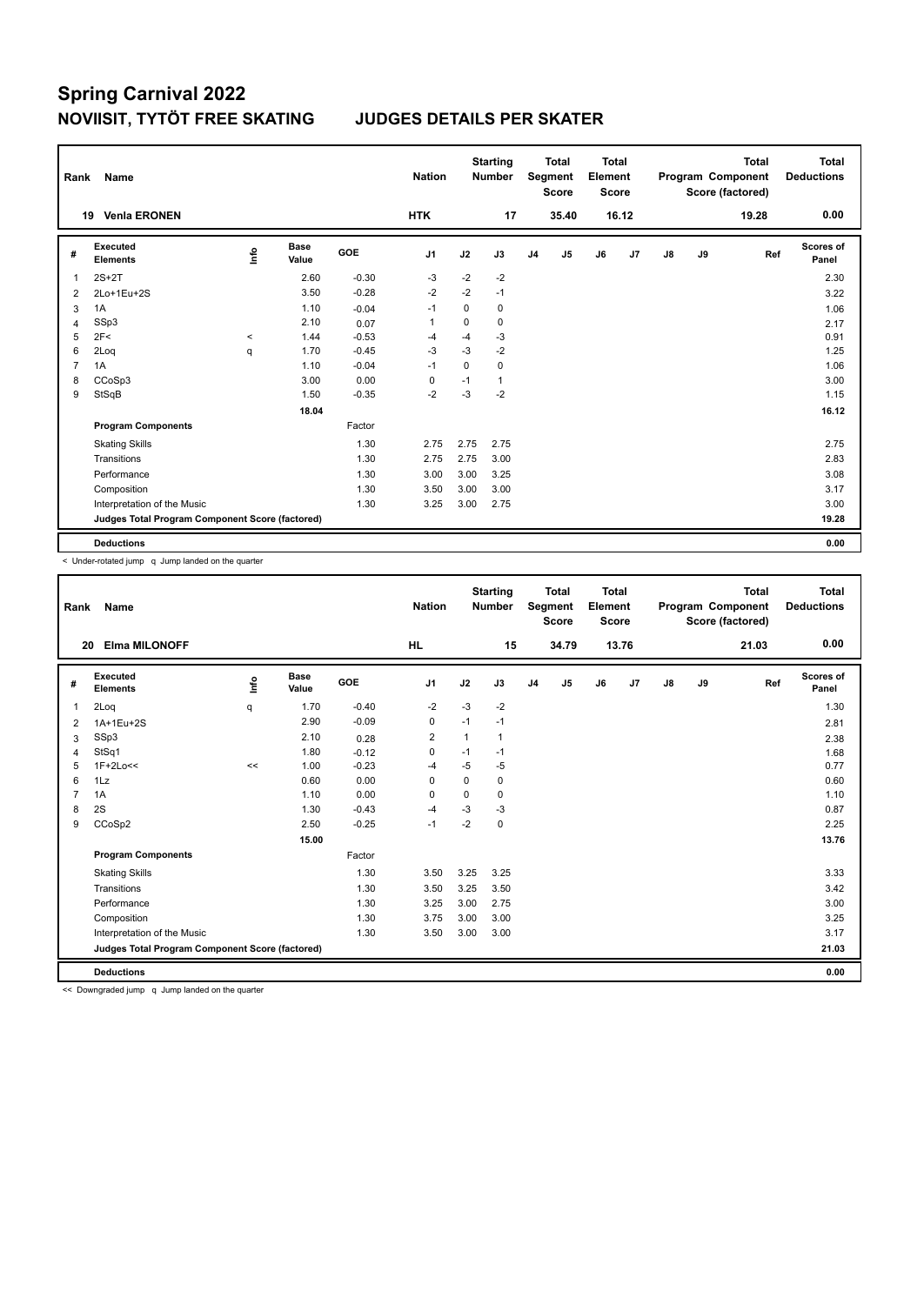| Rank           | <b>Name</b>                                     |         |                      |         | <b>Nation</b>  |      | <b>Starting</b><br><b>Number</b> |                | <b>Total</b><br>Segment<br><b>Score</b> | <b>Total</b><br>Element<br><b>Score</b> |       |               |    | <b>Total</b><br>Program Component<br>Score (factored) | Total<br><b>Deductions</b> |
|----------------|-------------------------------------------------|---------|----------------------|---------|----------------|------|----------------------------------|----------------|-----------------------------------------|-----------------------------------------|-------|---------------|----|-------------------------------------------------------|----------------------------|
|                | <b>Martta KARLSSON</b><br>21                    |         |                      |         | <b>SCT</b>     |      | 4                                |                | 34.74                                   |                                         | 12.96 |               |    | 21.78                                                 | 0.00                       |
| #              | Executed<br><b>Elements</b>                     | ١rfo    | <b>Base</b><br>Value | GOE     | J <sub>1</sub> | J2   | J3                               | J <sub>4</sub> | J5                                      | J6                                      | J7    | $\mathsf{J}8$ | J9 | Ref                                                   | Scores of<br>Panel         |
| 1              | 1A                                              |         | 1.10                 | 0.04    | $\mathbf 1$    | 0    | 0                                |                |                                         |                                         |       |               |    |                                                       | 1.14                       |
| 2              | FCSp2                                           |         | 2.30                 | $-0.08$ | 0              | 0    | $-1$                             |                |                                         |                                         |       |               |    |                                                       | 2.22                       |
| 3              | 2Lo<                                            | $\,<$   | 1.36                 | $-0.36$ | $-3$           | $-3$ | $-2$                             |                |                                         |                                         |       |               |    |                                                       | 1.00                       |
| $\overline{4}$ | StSqB                                           |         | 1.50                 | $-0.10$ | 0              | $-2$ | 0                                |                |                                         |                                         |       |               |    |                                                       | 1.40                       |
| 5              | 1A+1Eu+2S<                                      | $\prec$ | 2.64                 | $-0.29$ | -3             | $-2$ | $-3$                             |                |                                         |                                         |       |               |    |                                                       | 2.35                       |
| 6              | 2S<                                             | $\prec$ | 1.04                 | $-0.21$ | $-2$           | $-2$ | $-2$                             |                |                                         |                                         |       |               |    |                                                       | 0.83                       |
| $\overline{7}$ | 2T<<                                            | <<      | 0.40                 | $-0.16$ | $-4$           | $-4$ | $-4$                             |                |                                         |                                         |       |               |    |                                                       | 0.24                       |
| 8              | $2Lo<+2T<<$                                     | <<      | 1.76                 | $-0.68$ | $-5$           | $-5$ | $-5$                             |                |                                         |                                         |       |               |    |                                                       | 1.08                       |
| 9              | CCoSp3                                          |         | 3.00                 | $-0.30$ | $-1$           | $-2$ | 0                                |                |                                         |                                         |       |               |    |                                                       | 2.70                       |
|                |                                                 |         | 15.10                |         |                |      |                                  |                |                                         |                                         |       |               |    |                                                       | 12.96                      |
|                | <b>Program Components</b>                       |         |                      | Factor  |                |      |                                  |                |                                         |                                         |       |               |    |                                                       |                            |
|                | <b>Skating Skills</b>                           |         |                      | 1.30    | 3.25           | 3.25 | 3.25                             |                |                                         |                                         |       |               |    |                                                       | 3.25                       |
|                | Transitions                                     |         |                      | 1.30    | 3.50           | 3.25 | 2.75                             |                |                                         |                                         |       |               |    |                                                       | 3.17                       |
|                | Performance                                     |         |                      | 1.30    | 3.75           | 3.25 | 3.50                             |                |                                         |                                         |       |               |    |                                                       | 3.50                       |
|                | Composition                                     |         |                      | 1.30    | 3.75           | 3.00 | 3.25                             |                |                                         |                                         |       |               |    |                                                       | 3.33                       |
|                | Interpretation of the Music                     |         |                      | 1.30    | 3.75           | 3.25 | 3.50                             |                |                                         |                                         |       |               |    |                                                       | 3.50                       |
|                | Judges Total Program Component Score (factored) |         |                      |         |                |      |                                  |                |                                         |                                         |       |               |    |                                                       | 21.78                      |
|                | <b>Deductions</b>                               |         |                      |         |                |      |                                  |                |                                         |                                         |       |               |    |                                                       | 0.00                       |

< Under-rotated jump << Downgraded jump

| Rank           | Name                                            |       |                      |         | <b>Nation</b>  |              | <b>Starting</b><br><b>Number</b> |                | <b>Total</b><br>Segment<br><b>Score</b> | <b>Total</b><br>Element<br><b>Score</b> |       |               |    | <b>Total</b><br>Program Component<br>Score (factored) | <b>Total</b><br><b>Deductions</b> |
|----------------|-------------------------------------------------|-------|----------------------|---------|----------------|--------------|----------------------------------|----------------|-----------------------------------------|-----------------------------------------|-------|---------------|----|-------------------------------------------------------|-----------------------------------|
| 22             | <b>Riina KUOKSA</b>                             |       |                      |         | <b>VARTA</b>   |              | 22                               |                | 34.38                                   |                                         | 12.69 |               |    | 21.69                                                 | 0.00                              |
| #              | Executed<br><b>Elements</b>                     | Linfo | <b>Base</b><br>Value | GOE     | J <sub>1</sub> | J2           | J3                               | J <sub>4</sub> | J5                                      | J6                                      | J7    | $\mathsf{J}8$ | J9 | Ref                                                   | <b>Scores of</b><br>Panel         |
| 1              | 2Lo                                             |       | 1.70                 | $-0.17$ | $-1$           | $-1$         | $-1$                             |                |                                         |                                         |       |               |    |                                                       | 1.53                              |
| $\overline{2}$ | 2F                                              |       | 1.80                 | $-0.12$ | 0              | $-1$         | $-1$                             |                |                                         |                                         |       |               |    |                                                       | 1.68                              |
| 3              | 2S                                              |       | 1.30                 | $-0.22$ | $-2$           | $-1$         | $-2$                             |                |                                         |                                         |       |               |    |                                                       | 1.08                              |
| 4              | CCoSp2                                          |       | 2.50                 | $-0.08$ | 0              | $\mathbf{1}$ | $-2$                             |                |                                         |                                         |       |               |    |                                                       | 2.42                              |
| 5              | 2Lo                                             |       | 1.70                 | $-0.34$ | $-2$           | $-2$         | $-2$                             |                |                                         |                                         |       |               |    |                                                       | 1.36                              |
| 6              | 2F                                              |       | 1.80                 | $-0.18$ | $-1$           | $-1$         | $-1$                             |                |                                         |                                         |       |               |    |                                                       | 1.62                              |
| $\overline{7}$ | <b>LSpB</b>                                     |       | 1.20                 | $-0.52$ | $-4$           | $-4$         | $-5$                             |                |                                         |                                         |       |               |    |                                                       | 0.68                              |
| 8              | StSq1                                           |       | 1.80                 | $-0.36$ | $-3$           | $-1$         | $-2$                             |                |                                         |                                         |       |               |    |                                                       | 1.44                              |
| 9              | 1A                                              |       | 1.10                 | $-0.22$ | $-2$           | $-2$         | $-2$                             |                |                                         |                                         |       |               |    |                                                       | 0.88                              |
|                |                                                 |       | 14.90                |         |                |              |                                  |                |                                         |                                         |       |               |    |                                                       | 12.69                             |
|                | <b>Program Components</b>                       |       |                      | Factor  |                |              |                                  |                |                                         |                                         |       |               |    |                                                       |                                   |
|                | <b>Skating Skills</b>                           |       |                      | 1.30    | 2.25           | 3.50         | 3.00                             |                |                                         |                                         |       |               |    |                                                       | 2.92                              |
|                | Transitions                                     |       |                      | 1.30    | 2.75           | 3.75         | 3.00                             |                |                                         |                                         |       |               |    |                                                       | 3.17                              |
|                | Performance                                     |       |                      | 1.30    | 3.00           | 3.75         | 3.00                             |                |                                         |                                         |       |               |    |                                                       | 3.25                              |
|                | Composition                                     |       |                      | 1.30    | 3.50           | 3.75         | 3.75                             |                |                                         |                                         |       |               |    |                                                       | 3.67                              |
|                | Interpretation of the Music                     |       |                      | 1.30    | 3.50           | 3.75         | 3.75                             |                |                                         |                                         |       |               |    |                                                       | 3.67                              |
|                | Judges Total Program Component Score (factored) |       |                      |         |                |              |                                  |                |                                         |                                         |       |               |    |                                                       | 21.69                             |
|                | <b>Deductions</b>                               |       |                      |         |                |              |                                  |                |                                         |                                         |       |               |    |                                                       | 0.00                              |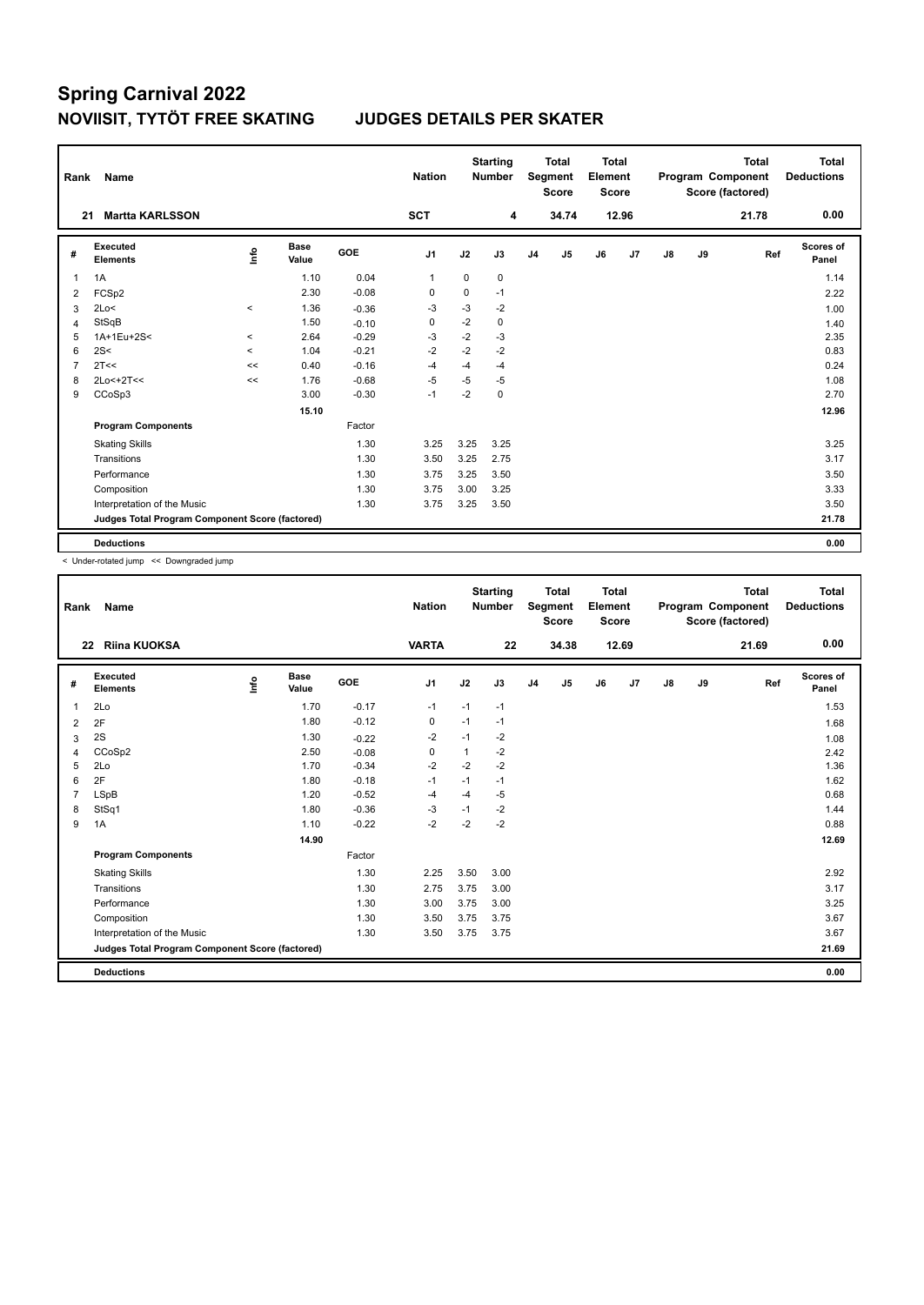| Rank           | <b>Name</b>                                     |         |                      |         | <b>Nation</b>  |      | <b>Starting</b><br><b>Number</b> |                | <b>Total</b><br>Segment<br><b>Score</b> | <b>Total</b><br>Element<br><b>Score</b> |       |               |    | <b>Total</b><br>Program Component<br>Score (factored) | Total<br><b>Deductions</b> |
|----------------|-------------------------------------------------|---------|----------------------|---------|----------------|------|----------------------------------|----------------|-----------------------------------------|-----------------------------------------|-------|---------------|----|-------------------------------------------------------|----------------------------|
|                | Aada MYLLYMAA<br>23                             |         |                      |         | <b>SCT</b>     |      | 16                               |                | 34.04                                   |                                         | 13.66 |               |    | 20.38                                                 | 0.00                       |
| #              | Executed<br><b>Elements</b>                     | ۴٥      | <b>Base</b><br>Value | GOE     | J <sub>1</sub> | J2   | J3                               | J <sub>4</sub> | J5                                      | J6                                      | J7    | $\mathsf{J}8$ | J9 | Ref                                                   | Scores of<br>Panel         |
| $\overline{1}$ | StSq2                                           |         | 2.60                 | $-0.43$ | $-1$           | -2   | $-2$                             |                |                                         |                                         |       |               |    |                                                       | 2.17                       |
| 2              | 2S                                              |         | 1.30                 | $-0.26$ | $-2$           | $-2$ | $-2$                             |                |                                         |                                         |       |               |    |                                                       | 1.04                       |
| 3              | CCoSp1V                                         |         | 1.50                 | $-0.10$ | 0              | 0    | $-2$                             |                |                                         |                                         |       |               |    |                                                       | 1.40                       |
| $\overline{4}$ | $1A+2T2$                                        | $\prec$ | 2.14                 | $-0.29$ | $-2$           | $-3$ | $-3$                             |                |                                         |                                         |       |               |    |                                                       | 1.85                       |
| 5              | 1T                                              |         | 0.40                 | $-0.05$ | $-1$           | $-1$ | $-2$                             |                |                                         |                                         |       |               |    |                                                       | 0.35                       |
| 6              | 1A+1Eu+2Sq                                      | q       | 2.90                 | $-0.35$ | $-2$           | $-3$ | $-3$                             |                |                                         |                                         |       |               |    |                                                       | 2.55                       |
| $\overline{7}$ | 2Loq                                            | q       | 1.70                 | $-0.45$ | $-2$           | $-3$ | $-3$                             |                |                                         |                                         |       |               |    |                                                       | 1.25                       |
| 8              | 2Log                                            | q       | 1.70                 | $-0.57$ | $-3$           | $-4$ | $-3$                             |                |                                         |                                         |       |               |    |                                                       | 1.13                       |
| 9              | CSSp2                                           |         | 2.30                 | $-0.38$ | $-1$           | $-2$ | $-2$                             |                |                                         |                                         |       |               |    |                                                       | 1.92                       |
|                |                                                 |         | 16.54                |         |                |      |                                  |                |                                         |                                         |       |               |    |                                                       | 13.66                      |
|                | <b>Program Components</b>                       |         |                      | Factor  |                |      |                                  |                |                                         |                                         |       |               |    |                                                       |                            |
|                | <b>Skating Skills</b>                           |         |                      | 1.30    | 3.50           | 3.25 | 3.00                             |                |                                         |                                         |       |               |    |                                                       | 3.25                       |
|                | Transitions                                     |         |                      | 1.30    | 3.50           | 3.25 | 3.75                             |                |                                         |                                         |       |               |    |                                                       | 3.50                       |
|                | Performance                                     |         |                      | 1.30    | 3.25           | 3.00 | 2.75                             |                |                                         |                                         |       |               |    |                                                       | 3.00                       |
|                | Composition                                     |         |                      | 1.30    | 3.75           | 3.00 | 2.25                             |                |                                         |                                         |       |               |    |                                                       | 3.00                       |
|                | Interpretation of the Music                     |         |                      | 1.30    | 3.25           | 3.25 | 2.25                             |                |                                         |                                         |       |               |    |                                                       | 2.92                       |
|                | Judges Total Program Component Score (factored) |         |                      |         |                |      |                                  |                |                                         |                                         |       |               |    |                                                       | 20.38                      |
|                | <b>Deductions</b>                               |         |                      |         |                |      |                                  |                |                                         |                                         |       |               |    |                                                       | 0.00                       |

< Under-rotated jump q Jump landed on the quarter

| Rank           | Name                                            |                          |                      |         | <b>Nation</b>  |      | <b>Starting</b><br><b>Number</b> |                | <b>Total</b><br>Segment<br><b>Score</b> | <b>Total</b><br>Element<br><b>Score</b> |       |    |    | <b>Total</b><br>Program Component<br>Score (factored) | <b>Total</b><br><b>Deductions</b> |
|----------------|-------------------------------------------------|--------------------------|----------------------|---------|----------------|------|----------------------------------|----------------|-----------------------------------------|-----------------------------------------|-------|----|----|-------------------------------------------------------|-----------------------------------|
|                | <b>Matilda NIEMINEN</b><br>24                   |                          |                      |         | <b>SCT</b>     |      | 6                                |                | 33.30                                   |                                         | 12.93 |    |    | 20.37                                                 | 0.00                              |
| #              | <b>Executed</b><br><b>Elements</b>              | lnfo                     | <b>Base</b><br>Value | GOE     | J <sub>1</sub> | J2   | J3                               | J <sub>4</sub> | J <sub>5</sub>                          | J6                                      | J7    | J8 | J9 | Ref                                                   | Scores of<br>Panel                |
| 1              | 1A+1Eu+2Sq                                      | q                        | 2.90                 | $-0.39$ | $-2$           | $-4$ | $-3$                             |                |                                         |                                         |       |    |    |                                                       | 2.51                              |
| $\overline{2}$ | 2F<                                             | $\overline{\phantom{0}}$ | 1.44                 | $-0.38$ | $-2$           | $-3$ | $-3$                             |                |                                         |                                         |       |    |    |                                                       | 1.06                              |
| 3              | CSS <sub>p2</sub>                               |                          | 2.30                 | 0.08    | $\overline{1}$ | 0    | 0                                |                |                                         |                                         |       |    |    |                                                       | 2.38                              |
| 4              | 2Lze<                                           | $\,<$                    | 1.26                 | $-0.63$ | $-5$           | $-5$ | $-5$                             |                |                                         |                                         |       |    |    |                                                       | 0.63                              |
| 5              | StSq1                                           |                          | 1.80                 | $-0.30$ | $-2$           | $-2$ | $-1$                             |                |                                         |                                         |       |    |    |                                                       | 1.50                              |
| 6              | 2F<                                             | $\prec$                  | 1.44                 | $-0.58$ | $-4$           | $-4$ | $-4$                             |                |                                         |                                         |       |    |    |                                                       | 0.86                              |
| 7              | 1A                                              |                          | 1.10                 | $-0.04$ | 0              | $-1$ | 0                                |                |                                         |                                         |       |    |    |                                                       | 1.06                              |
| 8              | 2Lo<+2Lo<<                                      | <<                       | 1.86                 | $-0.68$ | $-5$           | $-5$ | $-5$                             |                |                                         |                                         |       |    |    |                                                       | 1.18                              |
| 9              | CCoSp2                                          |                          | 2.50                 | $-0.75$ | $-3$           | $-3$ | $-3$                             |                |                                         |                                         |       |    |    |                                                       | 1.75                              |
|                |                                                 |                          | 16.60                |         |                |      |                                  |                |                                         |                                         |       |    |    |                                                       | 12.93                             |
|                | <b>Program Components</b>                       |                          |                      | Factor  |                |      |                                  |                |                                         |                                         |       |    |    |                                                       |                                   |
|                | <b>Skating Skills</b>                           |                          |                      | 1.30    | 3.25           | 3.00 | 3.25                             |                |                                         |                                         |       |    |    |                                                       | 3.17                              |
|                | Transitions                                     |                          |                      | 1.30    | 3.00           | 3.00 | 3.00                             |                |                                         |                                         |       |    |    |                                                       | 3.00                              |
|                | Performance                                     |                          |                      | 1.30    | 3.00           | 3.00 | 3.00                             |                |                                         |                                         |       |    |    |                                                       | 3.00                              |
|                | Composition                                     |                          |                      | 1.30    | 3.25           | 3.25 | 3.50                             |                |                                         |                                         |       |    |    |                                                       | 3.33                              |
|                | Interpretation of the Music                     |                          |                      | 1.30    | 3.00           | 3.25 | 3.25                             |                |                                         |                                         |       |    |    |                                                       | 3.17                              |
|                | Judges Total Program Component Score (factored) |                          |                      |         |                |      |                                  |                |                                         |                                         |       |    |    |                                                       | 20.37                             |
|                | <b>Deductions</b>                               |                          |                      |         |                |      |                                  |                |                                         |                                         |       |    |    |                                                       | 0.00                              |

< Under-rotated jump << Downgraded jump e Wrong edge q Jump landed on the quarter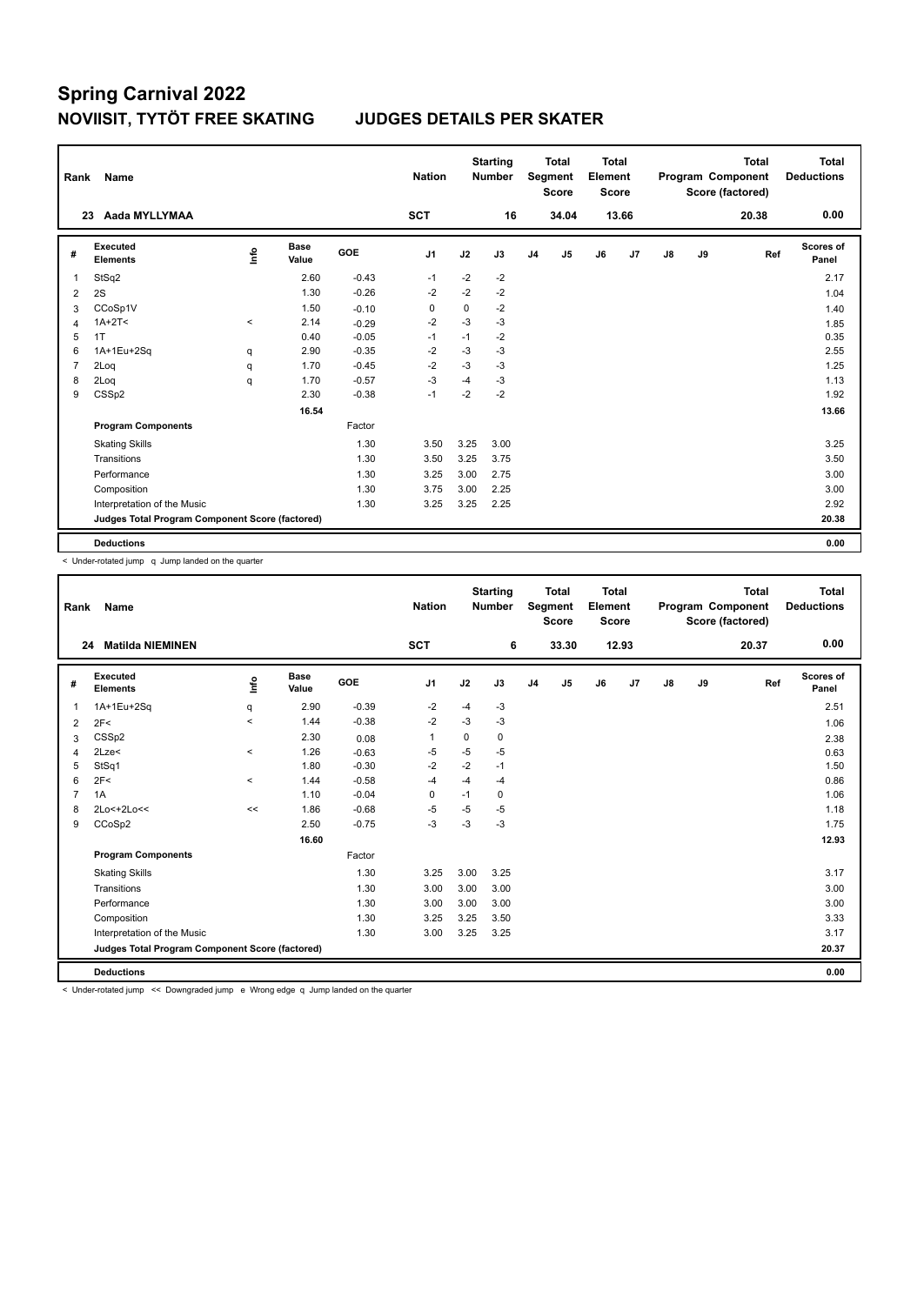| Rank           | Name                                            |      |                      |            | <b>Nation</b>  |      | <b>Starting</b><br><b>Number</b> |                | Total<br>Segment<br><b>Score</b> | Total<br>Element<br><b>Score</b> |       |    |    | <b>Total</b><br>Program Component<br>Score (factored) | Total<br><b>Deductions</b> |
|----------------|-------------------------------------------------|------|----------------------|------------|----------------|------|----------------------------------|----------------|----------------------------------|----------------------------------|-------|----|----|-------------------------------------------------------|----------------------------|
|                | <b>Aada RINNE</b><br>25                         |      |                      |            | <b>RAUTL</b>   |      | $\mathbf{2}$                     |                | 33.05                            |                                  | 14.02 |    |    | 19.53                                                 | $-0.50$                    |
| #              | Executed<br><b>Elements</b>                     | ١nfo | <b>Base</b><br>Value | <b>GOE</b> | J <sub>1</sub> | J2   | J3                               | J <sub>4</sub> | J5                               | J6                               | J7    | J8 | J9 | Ref                                                   | <b>Scores of</b><br>Panel  |
| 1              | 2Lo                                             |      | 1.70                 | $-0.68$    | -5             | $-4$ | $-3$                             |                |                                  |                                  |       |    |    |                                                       | 1.02                       |
| 2              | $2F+2Tq$                                        | q    | 3.10                 | $-0.90$    | -5             | -5   | $-5$                             |                |                                  |                                  |       |    |    |                                                       | 2.20                       |
| 3              | 2Lz                                             |      | 2.10                 | $-0.91$    | $-5$           | $-4$ | $-4$                             |                |                                  |                                  |       |    |    |                                                       | 1.19                       |
| $\overline{4}$ | CCoSp3V                                         |      | 2.25                 | $-0.23$    | 0              | $-3$ | 0                                |                |                                  |                                  |       |    |    |                                                       | 2.02                       |
| 5              | 2Lo                                             |      | 1.70                 | $-0.17$    | $-1$           | $-1$ | $-1$                             |                |                                  |                                  |       |    |    |                                                       | 1.53                       |
| 6              | StSqB                                           |      | 1.50                 | $-0.20$    | $-2$           | $-1$ | $-1$                             |                |                                  |                                  |       |    |    |                                                       | 1.30                       |
| $\overline{7}$ | 2F                                              |      | 1.80                 | $-0.24$    | $-1$           | $-2$ | $-1$                             |                |                                  |                                  |       |    |    |                                                       | 1.56                       |
| 8              | 1A                                              |      | 1.10                 | $-0.07$    | $-1$           | $-1$ | 0                                |                |                                  |                                  |       |    |    |                                                       | 1.03                       |
| 9              | SSp3                                            |      | 2.10                 | 0.07       | $\pmb{0}$      | 1    | 0                                |                |                                  |                                  |       |    |    |                                                       | 2.17                       |
|                |                                                 |      | 17.35                |            |                |      |                                  |                |                                  |                                  |       |    |    |                                                       | 14.02                      |
|                | <b>Program Components</b>                       |      |                      | Factor     |                |      |                                  |                |                                  |                                  |       |    |    |                                                       |                            |
|                | <b>Skating Skills</b>                           |      |                      | 1.30       | 3.25           | 3.25 | 3.25                             |                |                                  |                                  |       |    |    |                                                       | 3.25                       |
|                | Transitions                                     |      |                      | 1.30       | 2.50           | 3.25 | 3.00                             |                |                                  |                                  |       |    |    |                                                       | 2.92                       |
|                | Performance                                     |      |                      | 1.30       | 3.00           | 3.00 | 2.75                             |                |                                  |                                  |       |    |    |                                                       | 2.92                       |
|                | Composition                                     |      |                      | 1.30       | 3.00           | 3.00 | 3.00                             |                |                                  |                                  |       |    |    |                                                       | 3.00                       |
|                | Interpretation of the Music                     |      |                      | 1.30       | 3.00           | 3.00 | 2.75                             |                |                                  |                                  |       |    |    |                                                       | 2.92                       |
|                | Judges Total Program Component Score (factored) |      |                      |            |                |      |                                  |                |                                  |                                  |       |    |    |                                                       | 19.53                      |
|                | <b>Deductions</b>                               |      | No/Wrong Spiral:     | $-0.50$    |                |      |                                  |                |                                  |                                  |       |    |    |                                                       | $-0.50$                    |

q Jump landed on the quarter

| Rank           | Name                                            |          |                      |            | <b>Nation</b>            |         | <b>Starting</b><br><b>Number</b> |                | <b>Total</b><br><b>Segment</b><br><b>Score</b> | <b>Total</b><br>Element<br><b>Score</b> |       |               |    | <b>Total</b><br>Program Component<br>Score (factored) | Total<br><b>Deductions</b> |
|----------------|-------------------------------------------------|----------|----------------------|------------|--------------------------|---------|----------------------------------|----------------|------------------------------------------------|-----------------------------------------|-------|---------------|----|-------------------------------------------------------|----------------------------|
|                | Tuuli MUURIMÄKI<br>26                           |          |                      |            | <b>HL</b>                |         | 24                               |                | 31.97                                          |                                         | 12.47 |               |    | 21.00                                                 | $-1.50$                    |
| #              | Executed<br><b>Elements</b>                     | lnfo     | <b>Base</b><br>Value | <b>GOE</b> | J <sub>1</sub>           | J2      | J3                               | J <sub>4</sub> | J5                                             | J6                                      | J7    | $\mathsf{J}8$ | J9 | Ref                                                   | <b>Scores of</b><br>Panel  |
| 1              | 2Loq                                            | q        | 1.70                 | $-0.40$    | $-2$                     | $-3$    | $-2$                             |                |                                                |                                         |       |               |    |                                                       | 1.30                       |
| $\overline{2}$ | 2F                                              |          | 1.80                 | $-0.90$    | $-5$                     | $-5$    | $-5$                             |                |                                                |                                         |       |               |    |                                                       | 0.90                       |
| 3              | CCoSp3                                          |          | 3.00                 | 0.10       | 0                        | 0       | 1                                |                |                                                |                                         |       |               |    |                                                       | 3.10                       |
| 4              | 2Loq+1Eu+2S<                                    | $\hat{}$ | 3.24                 | $-0.85$    | $-5$                     | -5      | $-5$                             |                |                                                |                                         |       |               |    |                                                       | 2.39                       |
| 5              | StSqB                                           |          | 1.50                 | $-0.35$    | $-2$                     | $-2$    | $-3$                             |                |                                                |                                         |       |               |    |                                                       | 1.15                       |
| 6              | 2F<                                             | $\prec$  | 1.44                 | $-0.72$    | $-5$                     | $-5$    | $-5$                             |                |                                                |                                         |       |               |    |                                                       | 0.72                       |
| $\overline{7}$ | 2S+1A+SEQ                                       |          | 1.92                 | 0.00       | $\mathbf 0$              | 0       | 0                                |                |                                                |                                         |       |               |    |                                                       | 1.92                       |
| 8              | CCoSp2V*                                        | $\star$  | 0.00                 | 0.00       | $\overline{\phantom{a}}$ | ÷       | $\overline{\phantom{a}}$         |                |                                                |                                         |       |               |    |                                                       | 0.00                       |
| 9              | 1A                                              |          | 1.10                 | $-0.11$    | $-2$                     | $-1$    | 0                                |                |                                                |                                         |       |               |    |                                                       | 0.99                       |
|                |                                                 |          |                      |            |                          |         |                                  |                |                                                |                                         |       | 12.47         |    |                                                       |                            |
|                | <b>Program Components</b>                       |          |                      | Factor     |                          |         |                                  |                |                                                |                                         |       |               |    |                                                       |                            |
|                | <b>Skating Skills</b>                           |          |                      | 1.30       | 3.75                     | 3.50    | 3.50                             |                |                                                |                                         |       |               |    |                                                       | 3.58                       |
|                | Transitions                                     |          |                      | 1.30       | 3.25                     | 3.25    | 2.75                             |                |                                                |                                         |       |               |    |                                                       | 3.08                       |
|                | Performance                                     |          |                      | 1.30       | 3.25                     | 3.25    | 3.00                             |                |                                                |                                         |       |               |    |                                                       | 3.17                       |
|                | Composition                                     |          |                      | 1.30       | 3.75                     | 3.25    | 3.00                             |                |                                                |                                         |       |               |    |                                                       | 3.33                       |
|                | Interpretation of the Music                     |          |                      | 1.30       | 3.25                     | 3.00    | 2.75                             |                |                                                |                                         |       |               |    |                                                       | 3.00                       |
|                | Judges Total Program Component Score (factored) |          |                      |            |                          |         |                                  |                |                                                |                                         |       |               |    | 21.00                                                 |                            |
|                | <b>Deductions</b>                               |          |                      | Falls:     |                          | $-1.00$ |                                  |                |                                                |                                         |       | $-1.50$       |    |                                                       |                            |

< Under-rotated jump \* Invalid element q Jump landed on the quarter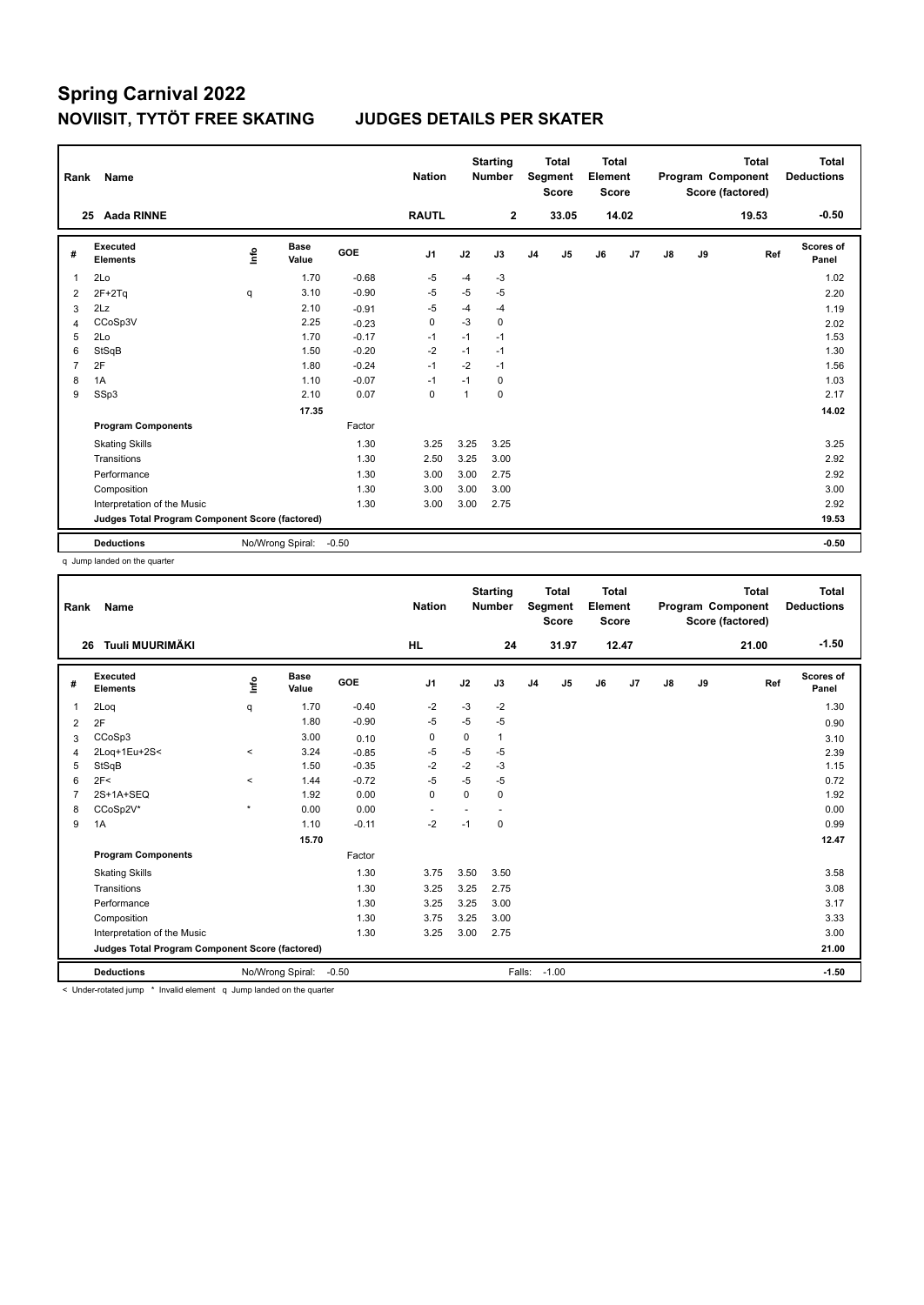| Rank                                            | Name                         |         |               |         | <b>Nation</b>  |      | <b>Starting</b><br><b>Number</b> |                | Total<br>Segment<br><b>Score</b> | <b>Total</b><br>Element<br>Score |       |               |       | <b>Total</b><br>Program Component<br>Score (factored) | <b>Total</b><br><b>Deductions</b> |
|-------------------------------------------------|------------------------------|---------|---------------|---------|----------------|------|----------------------------------|----------------|----------------------------------|----------------------------------|-------|---------------|-------|-------------------------------------------------------|-----------------------------------|
|                                                 | <b>Sylvia VIRTANEN</b><br>27 |         |               |         | <b>RAUTL</b>   |      | 31                               |                | 31.86                            |                                  | 12.81 |               |       | 20.05                                                 | $-1.00$                           |
| #                                               | Executed<br><b>Elements</b>  | ١nfo    | Base<br>Value | GOE     | J <sub>1</sub> | J2   | J3                               | J <sub>4</sub> | J5                               | J6                               | J7    | $\mathsf{J}8$ | J9    | Ref                                                   | Scores of<br>Panel                |
| 1                                               | 1A                           |         | 1.10          | 0.00    | 0              | 0    | 0                                |                |                                  |                                  |       |               |       |                                                       | 1.10                              |
| 2                                               | $2Lz$ !<                     | $\prec$ | 1.68          | $-0.67$ | -4             | $-4$ | $-4$                             |                |                                  |                                  |       |               |       |                                                       | 1.01                              |
| 3                                               | $2F<+2T<$                    | $\prec$ | 2.48          | $-0.67$ | -4             | $-5$ | $-5$                             |                |                                  |                                  |       |               |       |                                                       | 1.81                              |
| 4                                               | CCoSp4                       |         | 3.50          | $-0.12$ | 0              | $-1$ | 0                                |                |                                  |                                  |       |               |       |                                                       | 3.38                              |
| 5                                               | 2Lo<                         | $\prec$ | 1.36          | $-0.68$ | $-5$           | $-5$ | $-5$                             |                |                                  |                                  |       |               |       |                                                       | 0.68                              |
| 6                                               | 2Lz<+1Eu+2S<                 | $\,<$   | 3.22          | $-0.84$ | $-5$           | $-5$ | $-5$                             |                |                                  |                                  |       |               |       |                                                       | 2.38                              |
| $\overline{7}$                                  | StSq1                        |         | 1.80          | $-0.36$ | $-2$           | $-2$ | $-2$                             |                |                                  |                                  |       |               |       |                                                       | 1.44                              |
| 8                                               | 2F<                          | $\,<$   | 1.44          | $-0.43$ | $-3$           | $-3$ | $-3$                             |                |                                  |                                  |       |               |       |                                                       | 1.01                              |
| 9                                               | <b>FSSp</b>                  |         | 0.00          | 0.00    |                |      |                                  |                |                                  |                                  |       |               |       |                                                       | 0.00                              |
|                                                 |                              |         |               |         |                |      |                                  |                |                                  |                                  |       | 12.81         |       |                                                       |                                   |
|                                                 | <b>Program Components</b>    |         |               | Factor  |                |      |                                  |                |                                  |                                  |       |               |       |                                                       |                                   |
|                                                 | <b>Skating Skills</b>        |         |               | 1.30    | 2.75           | 3.25 | 3.00                             |                |                                  |                                  |       |               |       |                                                       | 3.00                              |
|                                                 | Transitions                  |         |               | 1.30    | 3.00           | 3.25 | 3.00                             |                |                                  |                                  |       |               |       |                                                       | 3.08                              |
|                                                 | Performance                  |         |               | 1.30    | 2.75           | 3.25 | 2.75                             |                |                                  |                                  |       |               |       |                                                       | 2.92                              |
|                                                 | Composition                  |         |               | 1.30    | 3.50           | 3.25 | 3.00                             |                |                                  |                                  |       |               |       |                                                       | 3.25                              |
|                                                 | Interpretation of the Music  |         |               | 1.30    | 3.25           | 3.25 | 3.00                             |                |                                  |                                  |       |               |       |                                                       | 3.17                              |
| Judges Total Program Component Score (factored) |                              |         |               |         |                |      |                                  |                |                                  |                                  |       |               | 20.05 |                                                       |                                   |
|                                                 | <b>Deductions</b>            |         | Falls: -1.00  |         |                |      |                                  |                |                                  |                                  |       |               |       |                                                       | $-1.00$                           |

< Under-rotated jump ! Not clear edge

| Rank                                            | Name                               |                     |                      |         | <b>Nation</b>  |      | <b>Starting</b><br><b>Number</b> |                | <b>Total</b><br>Segment<br><b>Score</b> | Total<br>Element<br><b>Score</b> |      |      |       | <b>Total</b><br>Program Component<br>Score (factored) | Total<br><b>Deductions</b> |
|-------------------------------------------------|------------------------------------|---------------------|----------------------|---------|----------------|------|----------------------------------|----------------|-----------------------------------------|----------------------------------|------|------|-------|-------------------------------------------------------|----------------------------|
| 28                                              | Alisa SYVÄOJA                      |                     |                      |         | <b>EVT</b>     |      | 28                               |                | 29.55                                   |                                  | 9.65 |      |       | 20.90                                                 | $-1.00$                    |
| #                                               | <b>Executed</b><br><b>Elements</b> | ١nf٥                | <b>Base</b><br>Value | GOE     | J <sub>1</sub> | J2   | J3                               | J <sub>4</sub> | J5                                      | J6                               | J7   | J8   | J9    | Ref                                                   | Scores of<br>Panel         |
| -1                                              | 1A+1Eu+2S                          |                     | 2.90                 | $-0.26$ | $-2$           | $-2$ | $-2$                             |                |                                         |                                  |      |      |       |                                                       | 2.64                       |
| $\overline{2}$                                  | 2T <                               | $\hat{}$            | 1.04                 | $-0.35$ | -3             | $-4$ | $-3$                             |                |                                         |                                  |      |      |       |                                                       | 0.69                       |
| 3                                               | SSp                                |                     | 0.00                 | 0.00    |                | ٠    | $\tilde{\phantom{a}}$            |                |                                         |                                  |      |      |       |                                                       | 0.00                       |
| $\overline{4}$                                  | 2Fq+1A+SEQ                         | q                   | 2.32                 | $-0.42$ | $-2$           | $-3$ | $-2$                             |                |                                         |                                  |      |      |       |                                                       | 1.90                       |
| 5                                               | 2Fq                                | q                   | 1.80                 | $-0.60$ | $-3$           | $-4$ | $-3$                             |                |                                         |                                  |      |      |       |                                                       | 1.20                       |
| 6                                               | StSq1                              |                     | 1.80                 | $-0.30$ | $-2$           | $-1$ | $-2$                             |                |                                         |                                  |      |      |       |                                                       | 1.50                       |
| 7                                               | 2Sq                                | q                   | 1.30                 | $-0.43$ | $-2$           | $-4$ | $-4$                             |                |                                         |                                  |      |      |       |                                                       | 0.87                       |
| 8                                               | 2Log                               | q                   | 1.70                 | $-0.85$ | $-5$           | $-5$ | $-5$                             |                |                                         |                                  |      |      |       |                                                       | 0.85                       |
| 9                                               | $CSp*$                             | $\boldsymbol{\psi}$ | 0.00                 | 0.00    |                |      |                                  |                |                                         |                                  |      |      |       |                                                       | 0.00                       |
|                                                 |                                    |                     |                      |         |                |      |                                  |                |                                         |                                  |      | 9.65 |       |                                                       |                            |
|                                                 | <b>Program Components</b>          |                     |                      | Factor  |                |      |                                  |                |                                         |                                  |      |      |       |                                                       |                            |
|                                                 | <b>Skating Skills</b>              |                     |                      | 1.30    | 2.75           | 3.50 | 3.00                             |                |                                         |                                  |      |      |       |                                                       | 3.08                       |
|                                                 | Transitions                        |                     |                      | 1.30    | 2.75           | 3.50 | 2.75                             |                |                                         |                                  |      |      |       |                                                       | 3.00                       |
|                                                 | Performance                        |                     |                      | 1.30    | 2.75           | 3.75 | 3.00                             |                |                                         |                                  |      |      |       |                                                       | 3.17                       |
|                                                 | Composition                        |                     |                      | 1.30    | 3.50           | 3.50 | 3.50                             |                |                                         |                                  |      |      |       |                                                       | 3.50                       |
|                                                 | Interpretation of the Music        |                     |                      | 1.30    | 3.25           | 3.50 | 3.25                             |                |                                         |                                  |      |      |       |                                                       | 3.33                       |
| Judges Total Program Component Score (factored) |                                    |                     |                      |         |                |      |                                  |                |                                         |                                  |      |      | 20.90 |                                                       |                            |
|                                                 | <b>Deductions</b>                  |                     | Falls:               | $-1.00$ |                |      |                                  |                |                                         |                                  |      |      |       |                                                       | $-1.00$                    |

< Under-rotated jump \* Invalid element q Jump landed on the quarter